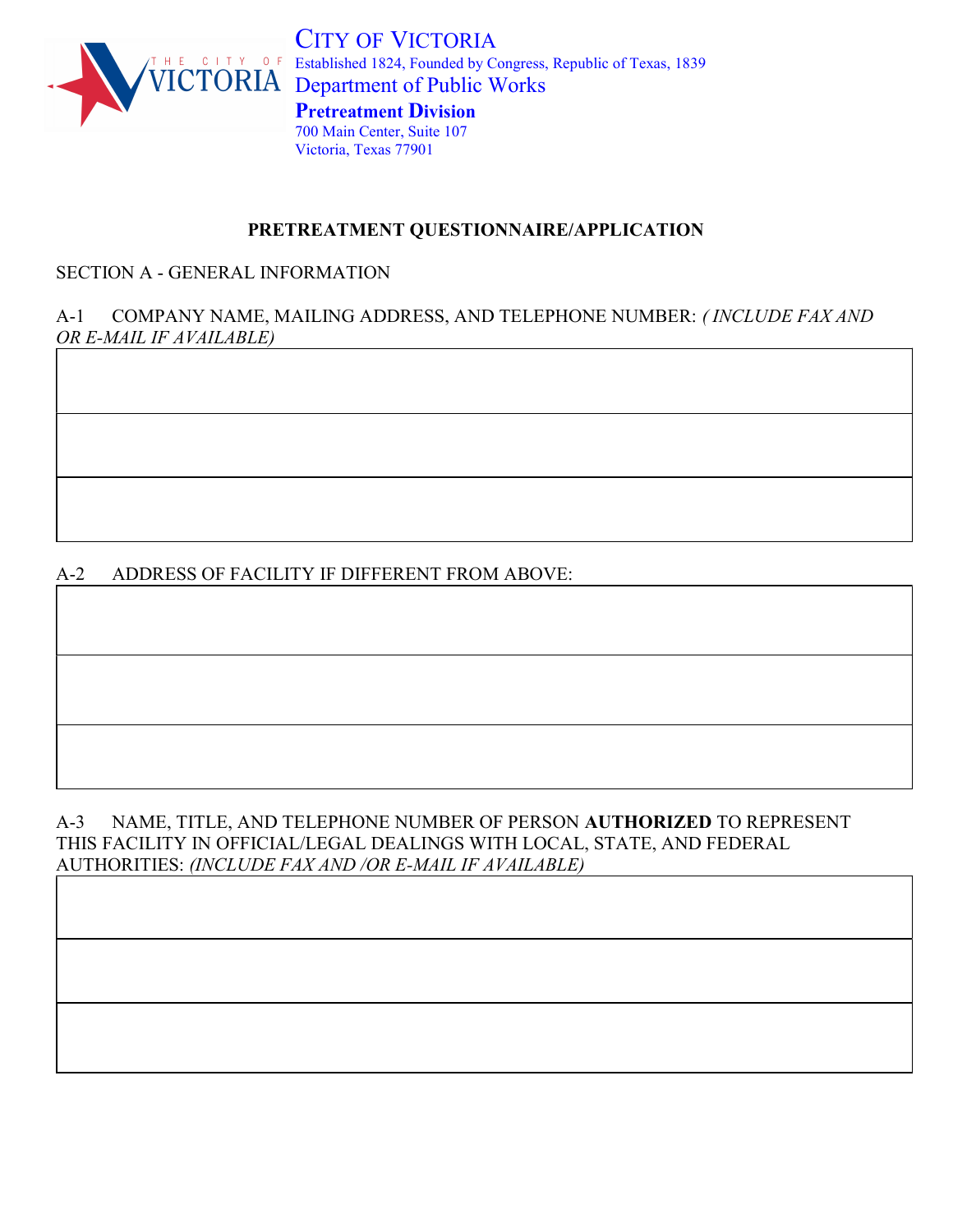## A-4 ALTERNATE PERSON TO CONTACT CONCERNING THIS FACILITY:

| NAME:  |      | TITLE:  |  |
|--------|------|---------|--|
|        |      |         |  |
| PHONE: | FAX: | E-MAIL: |  |
|        |      |         |  |

A-5 IDENTIFY THE TYPE OF BUSINESS CONDUCTED (AUTO REPAIR, MEDICAL OFFICE, RETAIL, MACHINE SHOP, PAINTING, WAREHOUSING, ETC): Please be as specific as possible. In the event you conduct more than one type of business at this location – identify each one (chemical blending, transport, vehicle repair, etc.)

## DATE BUSINESS ESTABLISHED AT THIS LOCATION:

\*\*\*\*\*\*NOTE TO SIGNING OFFICIAL\*\*\*\*\*\* IN ACCORDANCE WITH TITLE 40 OF THE CODE OF FEDERAL REGULATIONS PART 403, SECTION 403.14, INFORMATION AND DATA PROVIDED IN THIS QUESTIONNAIRE/APPLICATION WHICH IDENTIFIES THE NATURE AND FREQUENCY OF DISCHARGE SHALL BE AVAILABLE TO THE PUBLIC WITHOUT RESTRICTION. REQUESTS FOR CONFIDENTIAL TREATMENT OF OTHER INFORMATION SHALL BE GOVERNED BY PROCEDURES SPECIFIED IN 40 CFR PART 2. SHOULD A DISCHARGE PERMIT BE REQUIRED FOR YOUR FACILITY, THE INFORMATION IN THIS QUESTIONNAIRE/APPLICATION WILL BE USED TO ISSUE SUCH.

THIS IS TO BE SIGNED BY AN AUTHORIZED OFFICIAL OF YOUR FACILITY AFTER COMPLETION OF THIS FORM AND REVIEW OF THE INFORMATION BY THE SIGNING OFFICIAL. (OWNER, DIRECTOR, MANAGER)

"I CERTIFY UNDER PENALTY OF LAW THAT THIS DOCUMENT AND ALL ATTACHMENTS WERE PREPARED UNDER MY DIRECTION OR SUPERVISION IN ACCORDANCE WITH A SYSTEM DESIGNED TO ASSURE THAT QUALIFIED PERSONNEL PROPERLY GATHER AND EVALUATE THE INFORMATION SUBMITTED. BASED ON MY INQUIRY OF THE PERSON OR PERSONS WHO MANAGE THE SYSTEM, OR THOSE PERSONS DIRECTLY RESPONSIBLE FOR GATHERING THE INFORMATION AND THE INFORMATION SUBMITTED IS, TO THE BEST OF MY KNOWLEDGE AND BELIEF, TRUE, ACCURATE, AND COMPLETE. I AM AWARE THAT THERE ARE SIGNIFICANT PENALTIES FOR SUBMITTING FALSE INFORMATION, INCLUDING THE POSSIBILITY OF FINE AND IMPRISONMENT FOR KNOWING VIOLATIONS."

SIGNATURE OF OFFICIAL:

PRINT NAME OF SIGNING OFFICIAL:

DATE: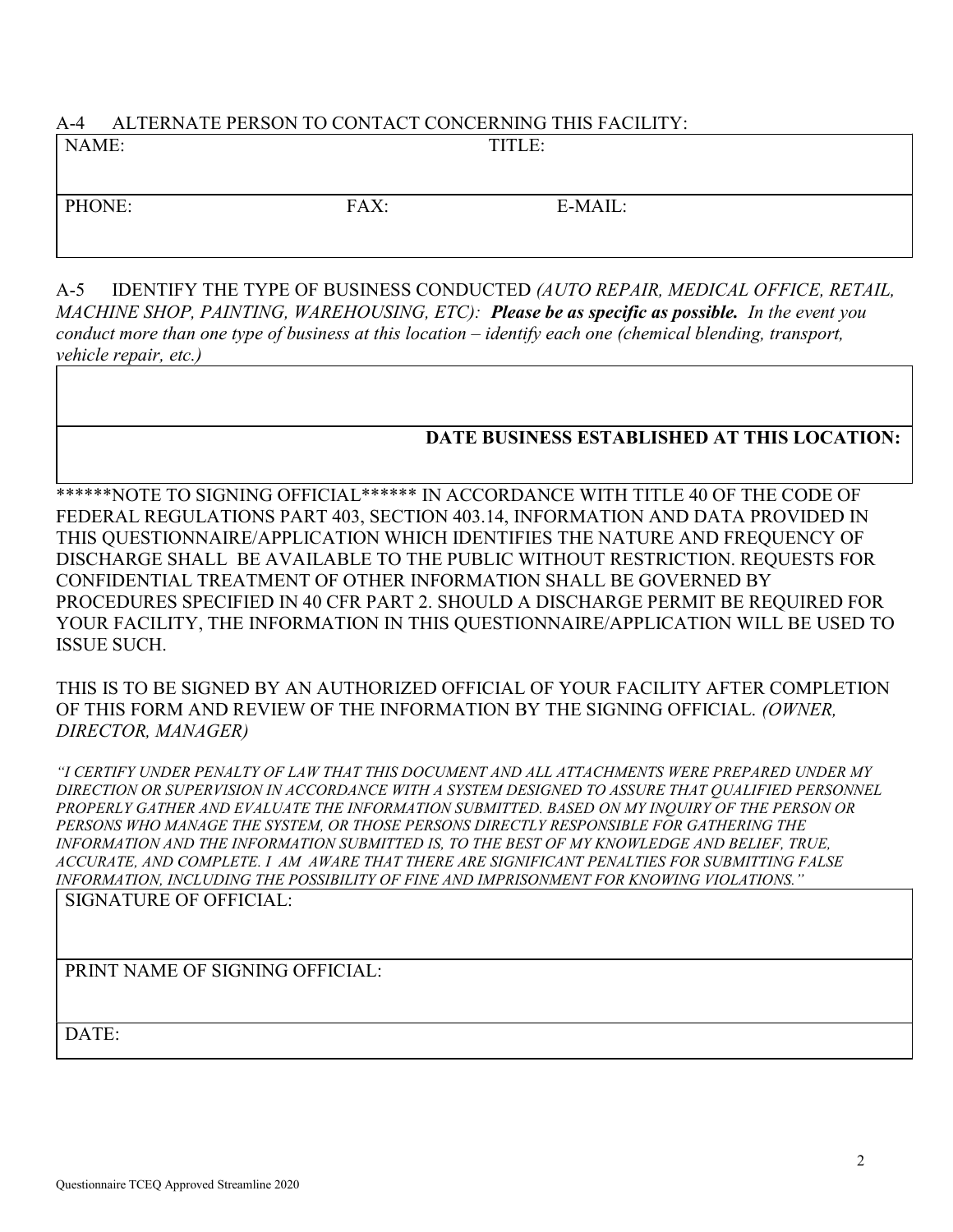## WATER / WASTEWATER SUPPLY INFORMATION:

## INDICATE THE SOURCE OF YOUR WATER SUPPLY AND DESTINATION OF LIQUID (SEWER) WASTES.

#### CHECK ALL THAT APPLY.

| MUNICIPAL WATER (CITY) |
|------------------------|
| PRIVATE WELL           |
| <b>OTHER (SPECIFY)</b> |
| <b>SEPTIC TANK</b>     |
| MUNICIPAL SEWER (CITY) |
| <b>OTHER (SPECIFY)</b> |

#### IF THE FACILITY IS ON CITY WATER AND/OR SEWER SERVICES, PROVIDE THE NAME OF THE PERSON AND THE ADDRESS UTILITY BILL IS FORWARDED TO:

## ACCOUNT NUMBER ON CITY UTILITY BILL:

#### A-6 PROVIDE A BRIEF DESCRIPTION OF THE SERVICES PROVIDED BY YOUR FACILITY: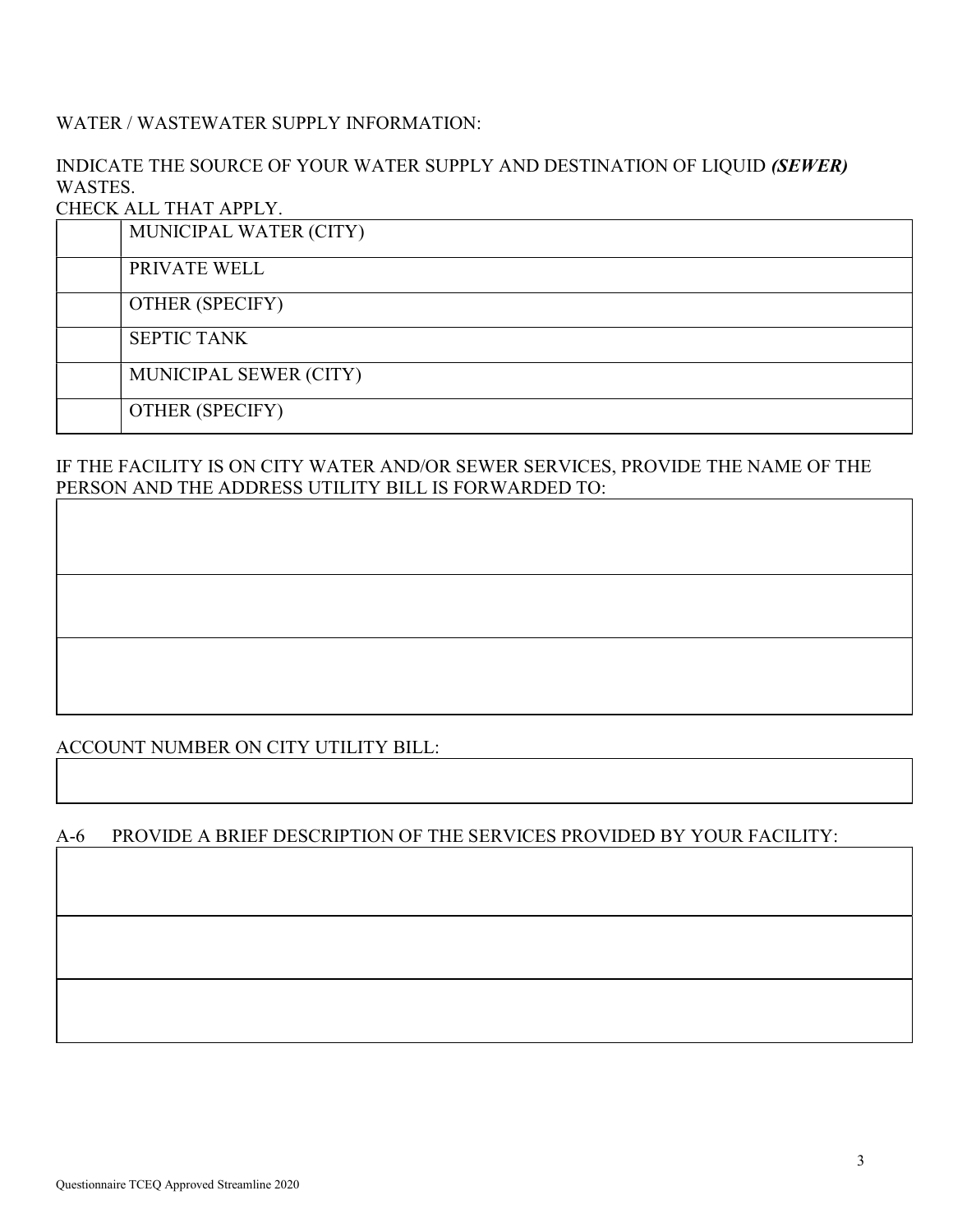A-7 NAICS CODE FOR YOUR FACILITY. This number is found on your Texas Workforce Commission Quarterly Report or can be obtained from that agency. It is #5 at the top of the form.

A-8 INDICATE WHAT TYPE OF USAGE THIS FACILITY AVERAGES (CHECK ALL THAT APPLY) USAGE CAN BE DETERMINED BY CHECKING THE CONSUMPTION ON YOUR WATER BILL, MEASURED IN THOUSANDS ( 2= 2,000), DIVIDE BY THE AVERAGE NUMBER OF OPERATING DAYS PER MONTH.

| DOMESTIC WASTES, (RESTROOMS,<br>SHOWERS, ETC) | <b>ESTIMATE</b> | <b>MEASURED</b> |
|-----------------------------------------------|-----------------|-----------------|
| COOLING WATER, NON-CONTACT                    | <b>ESTIMATE</b> | <b>MEASURED</b> |
| <b>BOILER, TOWER BLOWDOWN</b>                 | <b>ESTIMATE</b> | <b>MEASURED</b> |
| <b>COOLING WATER CONTACT</b>                  | <b>ESTIMATE</b> | <b>MEASURED</b> |
| <b>PROCESS</b>                                | <b>ESTIMATE</b> | <b>MEASURED</b> |
| EQUIP./FACILITY WASHDOWN                      | <b>ESTIMATE</b> | <b>MEASURED</b> |
| AIR POLLUTION CONTROL UNIT                    | <b>ESTIMATE</b> | <b>MEASURED</b> |
| OTHER (DESCRIBE)                              | <b>ESTIMATE</b> | <b>MEASURED</b> |

TOTAL GALLONS OF WATER PER DAY \_\_\_\_\_\_\_\_\_\_\_\_\_\_\_\_\_\_\_\_\_\_\_

PROCESS - AS PART OF A MIXTURE OR ARTICLE CONTAINING A CHEMICAL SUBSTANCE, OR WASTES GENERATED FROM A COMMERCIAL COOKING OPERATION.

DOMESTIC – WATER USED IN RESTROOMS, SHOWERS, HAND SINKS.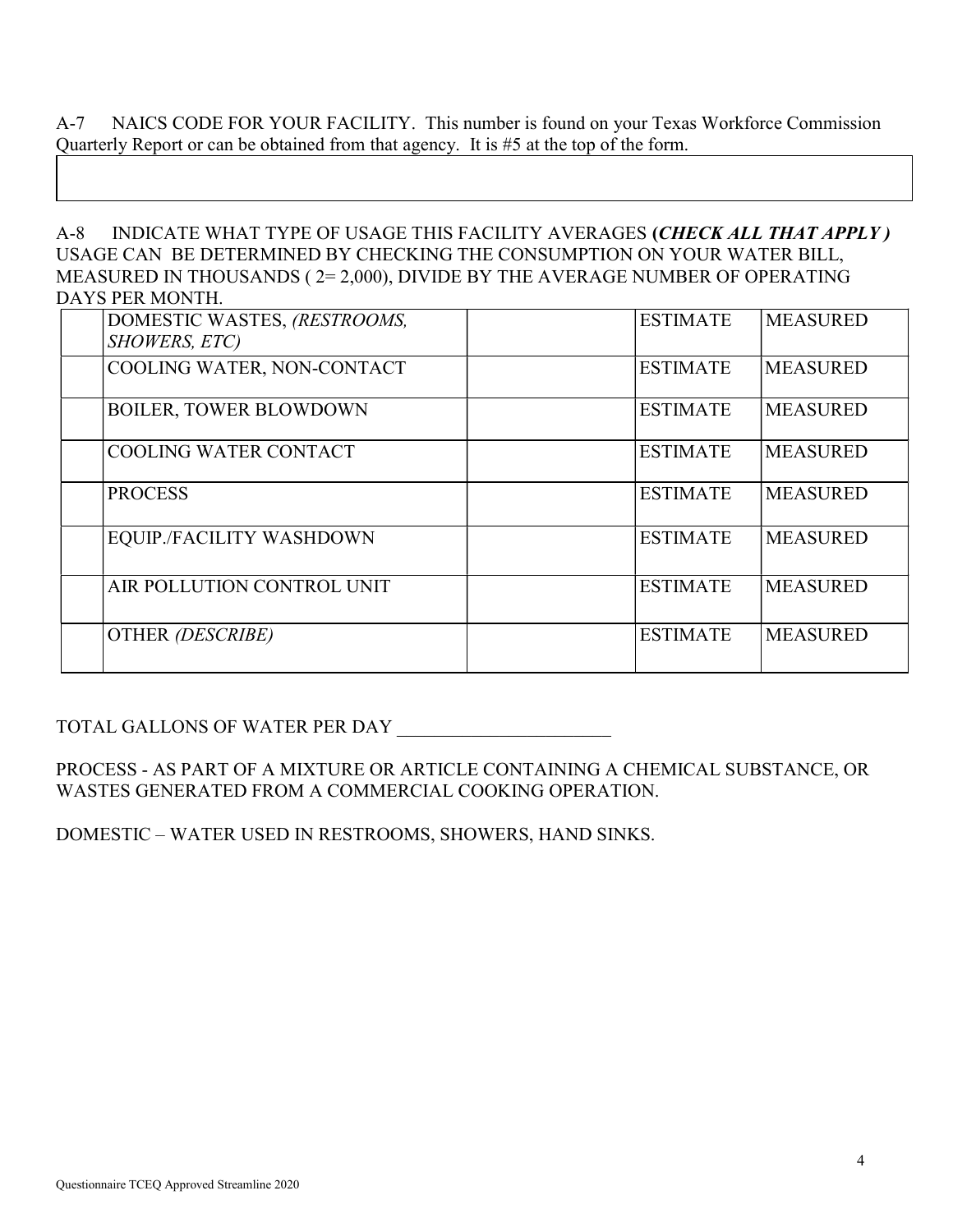| <b>A-9 WASTES ARE</b><br>DISCHARGED TO (CHECK | <b>TYPE</b>                     | AVG. GALLONS | <b>INDICATE</b><br>WHICH | <b>APPLIES</b>  |
|-----------------------------------------------|---------------------------------|--------------|--------------------------|-----------------|
| ALL THAT APPLY)                               |                                 |              |                          |                 |
|                                               | <b>SANITARY</b><br><b>SEWER</b> |              | <b>ESTIMATE</b>          | <b>MEASURED</b> |
|                                               | <b>STORM SEWER</b>              |              | <b>ESTIMATE</b>          | <b>MEASURED</b> |
|                                               | <b>STORM WATER</b>              |              | <b>ESTIMATE</b>          | <b>MEASURED</b> |
|                                               | <b>RUNOFF TO</b>                |              |                          |                 |
|                                               | <b>SANITARY</b>                 |              |                          |                 |
|                                               | <b>SEWER</b>                    |              |                          |                 |
|                                               | <b>SURFACE</b>                  |              | <b>ESTIMATE</b>          | <b>MEASURED</b> |
|                                               | WATER                           |              |                          |                 |
|                                               | <b>WASTE HAULER</b>             |              | <b>ESTIMATE</b>          | <b>MEASURED</b> |
|                                               | <b>EVAPORATION</b>              |              | <b>ESTIMATE</b>          | <b>MEASURED</b> |
|                                               | <b>OTHER</b><br>(SPECIFY)       |              | <b>ESTIMATE</b>          | <b>MEASURED</b> |

TOTAL GALLONS PER DAY

A-10 IS A SPILL PREVENTION CONTROL AND COUNTER-MEASURE PLAN PREPARED FOR THIS FACILITY?

\_\_\_\_\_\_\_\_\_\_\_ YES/NO

IF SO, ENCLOSE COPY OF PLAN WHEN WAS THE PLAN UPDATED?

DATE OF EMPLOYEE TRAINING ON SPILLS

A-11 IS A SLUG CONTROL PLAN PREPARED FOR THE FACILITY? YES/NO

IF SO, ENCLOSE COPY OF PLAN WHEN WAS THE PLAN UPDATED?

DATE OF EMPLOYEE TRAINING ON THE SLUG CONTROL PLAN

A-12 IS A TOXIC ORGANIC MANAGEMENT PLAN PREPARED FOR THE FACILITY?

#### YES/NO

IF SO, ENCLOSE COPY OF PLAN WHEN WAS THE PLAN UPDATED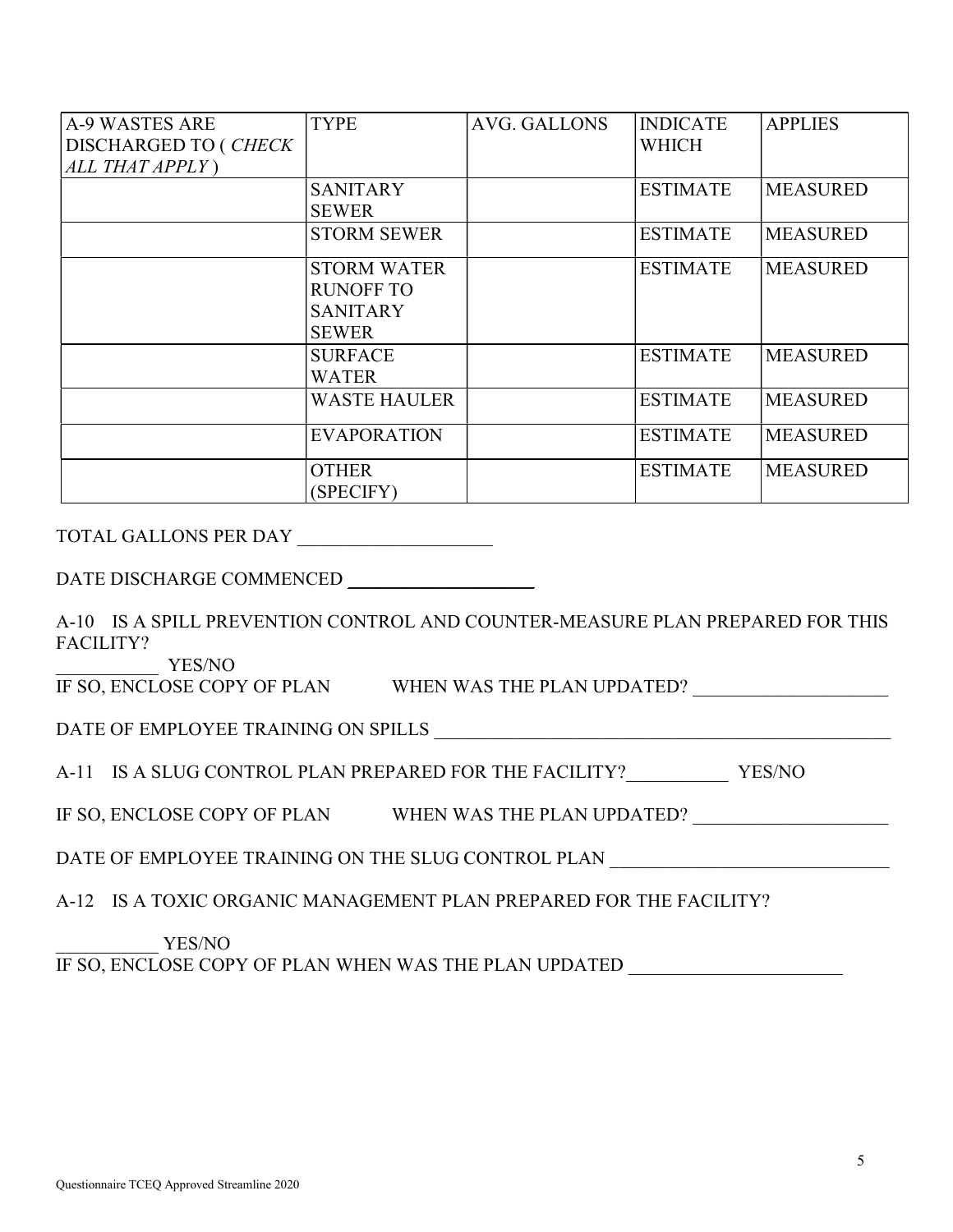## SECTION B - FACILITY OPERATION CHARACTERISTICS

B-1 NUMBER OF SHIFTS WORKED PER 24 HOUR DAY \_\_\_\_\_\_\_\_\_\_\_\_\_\_\_\_\_\_\_\_\_\_\_\_

AVERAGE NUMBER OF EMPLOYEES PER SHIFT

B-2 DAYS/HOURS OF FACILITY OPERATION:  $\qquad \qquad$  TO INDICATE DAYS THAT ARE NON-PROCESS, ( DAYS THAT NORMAL PRODUCTION OR SERVICE WORK DOES NOT OCCUR) ( IE. SATURDAY AND SUNDAY):

## ARE THERE DAYS THAT ARE DESIGNATED AS CLEAN UP OR WASH DOWN DAYS?

YES/NO IF SO, LIST THOSE DAYS:

## B-3 PRODUCTS PRODUCED, MANUFACTURED OR REPAIRED AT YOUR FACILITY

## RAW MATERIAL, CHEMICALS, PROCESS ADDITIVES USED:

## B-4 BY – PRODUCTS PRODUCED: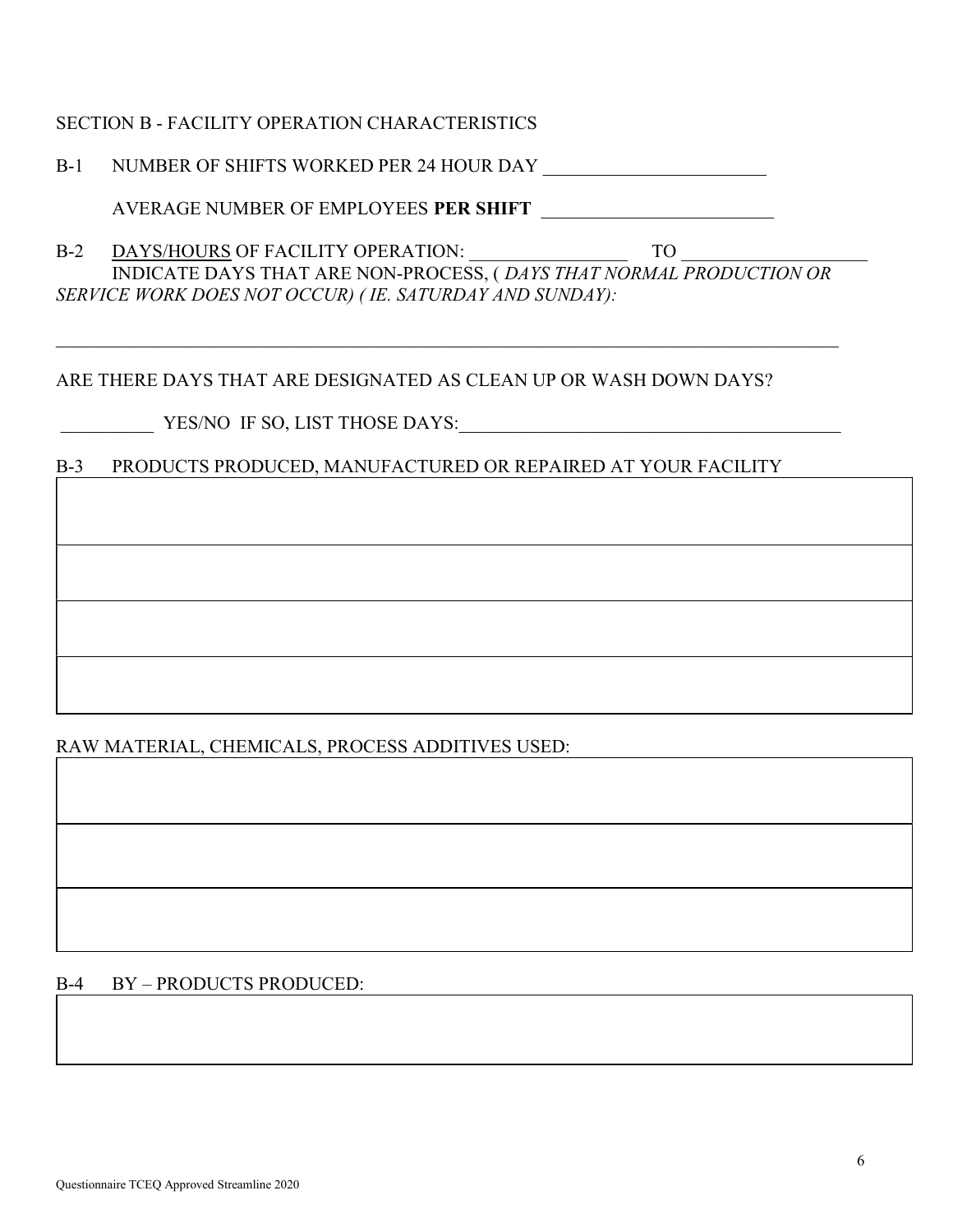# B-5 LIST THOSE PRODUCTS THAT HAVE THE POTENTIAL TO BE DISCHARGED TO THE SANITARY SEWER SYSTEM. FOR EACH PRODUCT THAT ENTERS OR HAS THE POTENTIAL TO

ENTER THE SANITARY SEWER SYSTEM, INCLUDE THE MSDS (MATERIAL SAFETY DATA SHEETS) AND A COMPLETED PRODUCT USE INFORMATION SHEET WHICH ARE ENCLOSED AT THE BACK OF THIS FORM.

| MAKE ADDITIONAL COPIES AS NEEDED. |  |
|-----------------------------------|--|
|                                   |  |
|                                   |  |
|                                   |  |
|                                   |  |
|                                   |  |
|                                   |  |
|                                   |  |
|                                   |  |
|                                   |  |
|                                   |  |
|                                   |  |
|                                   |  |
|                                   |  |

B-6 DISCHARGE OF LIQUID WASTES:

BATCH DISCHARGE (PLANNED OR TIMED DISCHARGE TO SEWER)

\_\_\_\_\_\_\_\_ AVERAGE NUMBER OF BATCHES PER 24 HOUR DAY

TIME/DAY OF BATCH DISCHARGE

\_\_\_\_\_\_\_\_ CONTINUOUS DISCHARGE

BOTH  $\%$  BATCH  $\%$  CONTINUOUS

B-7 IS PRODUCTION, SERVICE SUBJECT TO SEASONAL VARIATION?

\_\_\_\_\_\_\_\_\_ YES/NO

B-8 ARE ANY PROCESS CHANGES OR EXPANSIONS PLANNED DURING THE NEXT THREE YEARS?

YES/NO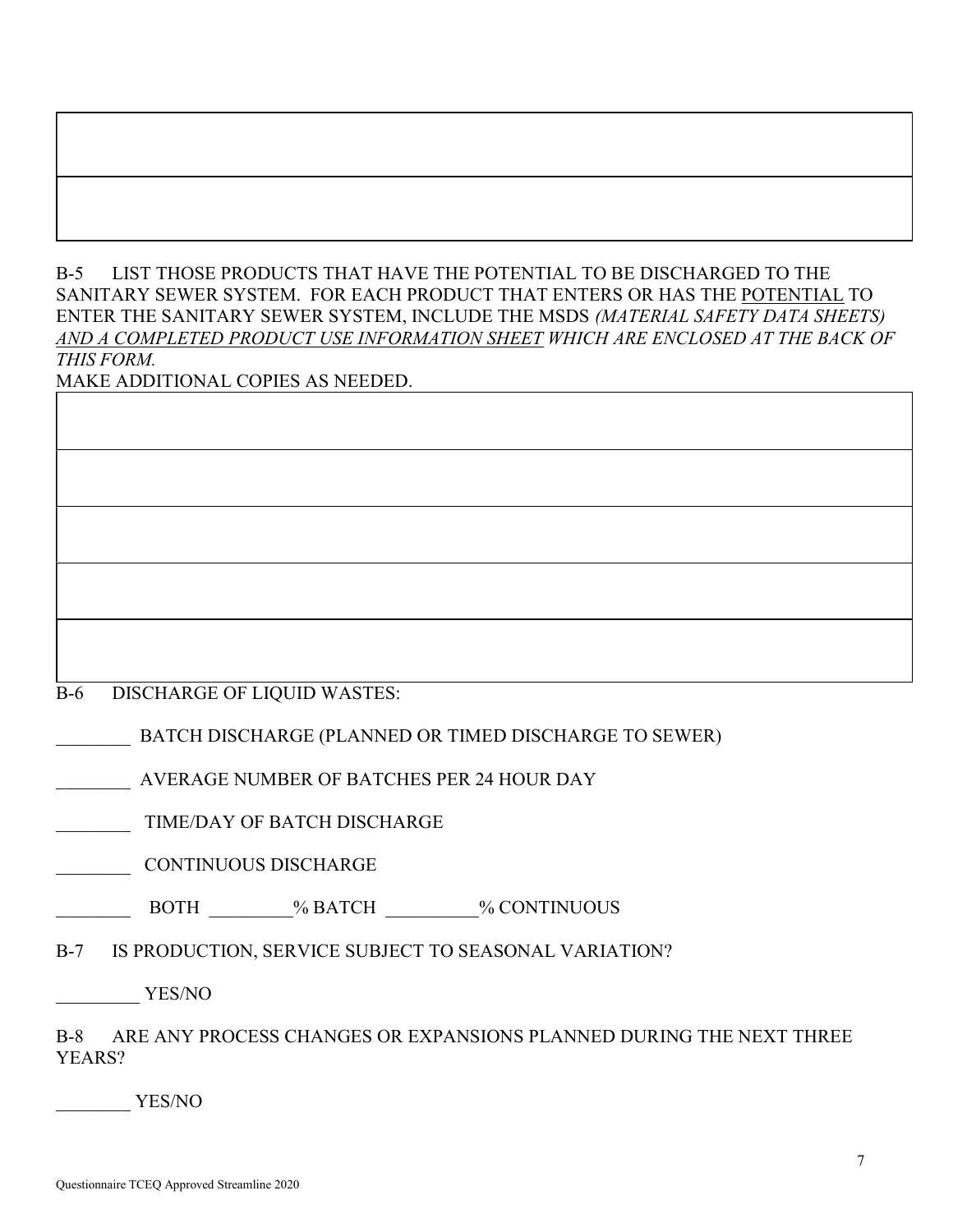## IF YES, ATTACH A SEPARATE SHEET TO THIS FORM DESCRIBING THE NATURE OF PLANNED CHANGES OR EXPANSIONS.

B-9 ENCLOSE A SITE PLAN, WITH DETAILS TO SHOW ALL SEWERS, SEWER CONNECTIONS, DRAINS, EQUIPMENT CONNECTED TO THE WATER SUPPLY OR SEWER, LOCATION OF ALL CHEMICAL STORAGE AREAS, UNDERGROUND AND ABOVE GROUND STORAGE TANKS. (THIS CAN BE HAND DRAWN IF AN ENGINEERS DRAWING IS UNAVAILABLE AND WILL NEED TO BE LABELED TO MATCH THE PROCESS DETAIL DESCRIBED BELOW)

PROVIDE A DETAILED SUMMARY OF THE OPERATION OF YOUR BUSINESS AND INCLUDE ANY APPLICABLE DETAILS FOR PROCESSES THAT ARE CONNECTED TO THE WATER OR SEWER. THE SUMMARY AND SCHEMATIC OR FLOW CHART WILL NEED TO INDICATE EACH STEP FROM THE BEGINNING TO END AND INCLUDE WHERE APPROPRIATE ANY CHEMICAL USAGE. SEE EXAMPLE BELOW.

Customer delivers vehicle to be painted at Point A (should correspond to site plan) Vehicle is taken to washrack at Point B where detergent used is (name of product) - MSDS and Product Use Sheet attached Vehicle is sanded and primed at Point C - MSDS and Product Use Sheet Vehicle is painted at Point D - MSDS and Product Use Sheet Vehicle is complete

#### Amount of production at this facility for the previous year:

Ex: # of vehicles serviced, papers published, pounds of laundry, film developed, tools repaired, etc. Provide computer printouts if available.

\*\*\*\*Provide a chemical inventory for all products used or stored at the facility, to include quantities and use. Material Safety Data Sheets for each product will need to be included with this questionnaire. Chemical Inventory Form Attached.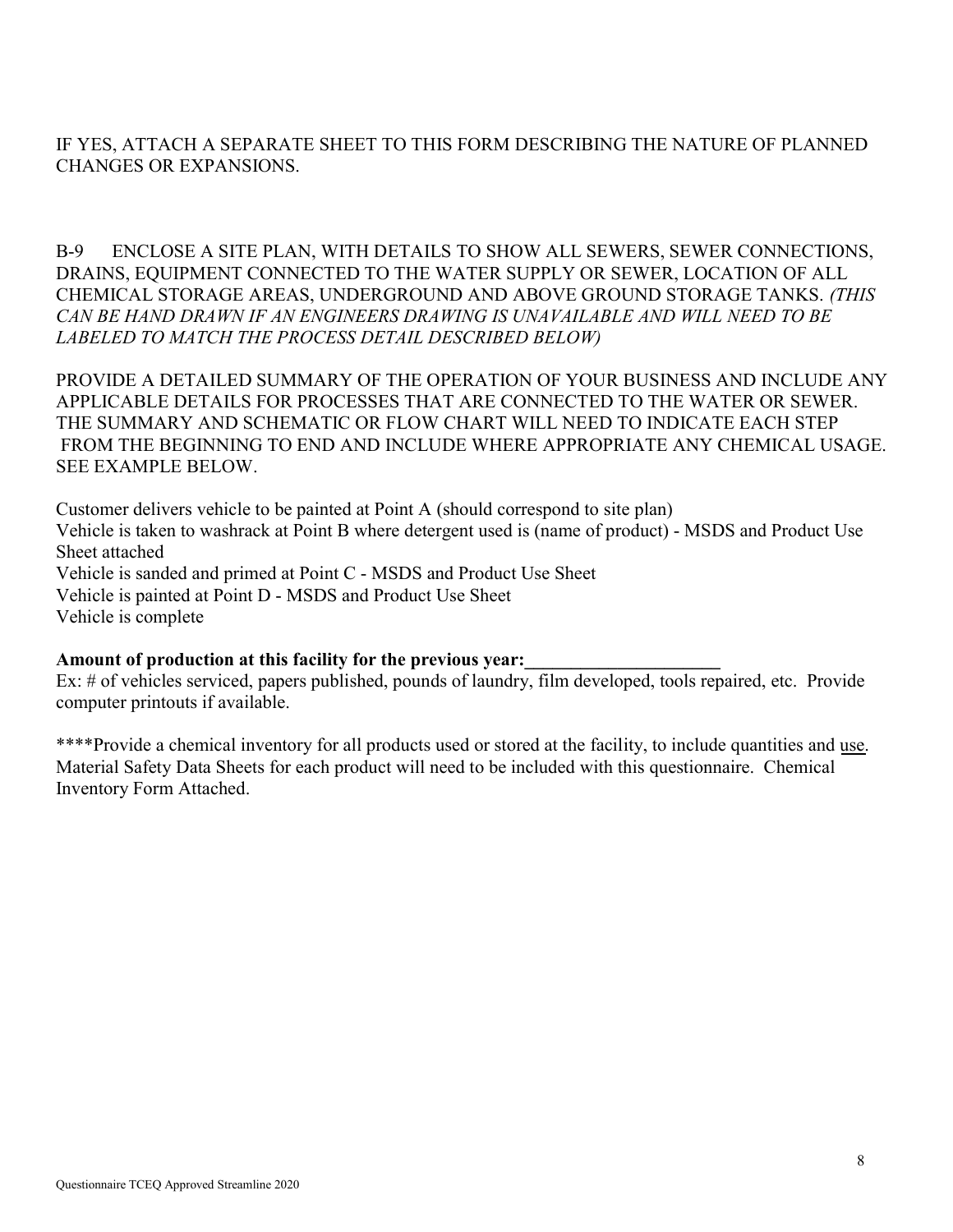## SECTION C - WASTEWATER INFORMATION

## IF YOUR FACILITY EMPLOYS PROCESSES IN ANY OF THE 35 INDUSTRIAL CATEGORIES OR BUSINESS ACTIVITIES LISTED BELOW AND ANY OF THESE PROCESSES GENERATE WASTEWATER OR SLUDGE, PLACE A (X) BESIDE THE CATEGORY OR BUSINESS ACTIVITY (INDICATE ALL THAT APPLY)

| <b>ALUMINUM FORMING</b>           | <b>BATTERY MANUFACTURING</b>           |
|-----------------------------------|----------------------------------------|
|                                   | CENTRALIZED WASTE TREATMENT            |
| <b>CARBON BLACK MANUFACTURING</b> |                                        |
| <b>COIL COATING</b>               | <b>COPPER FORMING</b>                  |
| ELECTRICAL & ELECTONIC COMP.      | <b>ELECTROPLATING</b>                  |
| <b>FEEDLOTS</b>                   | FERTILIZER MANUFACTURING               |
| <b>GLASS MANUFACTURING</b>        | <b>GRAIN MILLS</b>                     |
|                                   | INORGANIC CHEMICAL MANUFACTURING       |
| <b>INK FORMULATING</b>            |                                        |
| <b>IRON &amp; STEEL</b>           | <b>LEATHER TANNING &amp; FINISHING</b> |
| <b>METAL FINISHING</b>            | <b>METAL MOLDING &amp; CASTING</b>     |
|                                   | NONFEROUS METAL MANUFACTURING          |
| NONFEROUS METAL FORMING           |                                        |
|                                   | ORGANIC CHEMICALS, PLASTICS &          |
| OIL AND GAS EXTRACTION            | <b>SYNTHETIC FIBERS</b>                |
| PAINT FORMULATING                 | <b>PAVING &amp; ROOFING</b>            |
|                                   | PESTICIDE CHEMICALS MANUFACTURING      |
| PETROLEUM REFINING                |                                        |
| <b>PHARMACEUTICALS</b>            | PORCELAIN ENAMELING                    |
| PULP, PAPER & PAPERBOARD          | <b>RUBBER MANUFACTURING</b>            |
| <b>SOAP &amp; DETERGENT</b>       |                                        |
| <b>MANUFACTURING</b>              | <b>STEAM ELECTRIC</b>                  |
|                                   | TRANSPORTATION EQUIPMENT CLEANING      |
| <b>TIMBER PRODUCTS</b>            |                                        |
| <b>WASTE COMBUSTERS</b>           |                                        |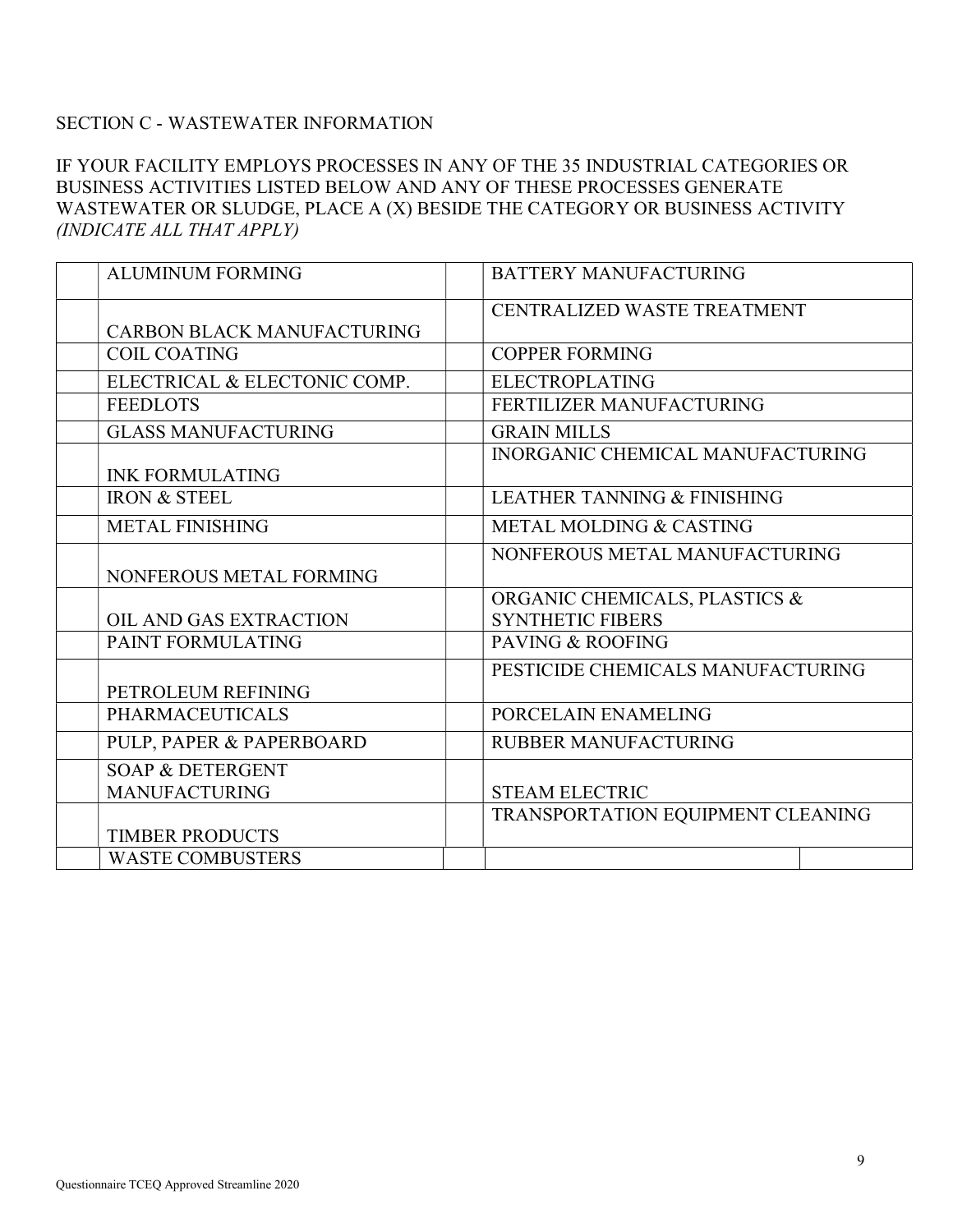## C-2 PRETREATMENT DEVICES OR PROCESSES USED FOR HANDLING AND/OR TREATING WASTEWATER OR SLUDGE (INDICATE ALL THAT APPLY)

| $\mathbf X$ | <b>DEVICE</b>                                            | <b>TYPE AND SIZE</b> |
|-------------|----------------------------------------------------------|----------------------|
|             | <b>AIR FLOTATION</b>                                     |                      |
|             | <b>CENTRIFUGE</b>                                        |                      |
|             | CHEMICAL PRECIP.                                         |                      |
|             | <b>CHLORINATION</b>                                      |                      |
|             | <b>CYCLONE</b>                                           |                      |
|             | <b>FILTRATION</b>                                        |                      |
|             | <b>FLOW EQUALIZATION</b>                                 |                      |
|             | <b>OIL/WATER SEPARATION</b>                              |                      |
|             | <b>FOOD WASTE</b><br><b>INTERCEPTOR</b><br>(GREASE TRAP) |                      |
|             | <b>GRIT REMOVAL</b>                                      |                      |
|             | <b>ION EXCHANGE</b>                                      |                      |
|             | NEUTRALIZATION, pH<br><b>ADJUSTMENT</b>                  |                      |
|             | <b>OZONATION</b>                                         |                      |
|             | <b>REVERSE OSMOSIS</b>                                   |                      |
|             | <b>SCREEN</b>                                            |                      |
|             | <b>SEDIMENTATION</b>                                     |                      |
|             | <b>DOMESTIC SEPTIC TANK</b>                              |                      |
|             | SOLVENT SEPARATION                                       |                      |
|             | SPILL PROTECTION                                         |                      |
|             | <b>SUMP</b>                                              |                      |
|             | <b>BIOLOGICAL</b><br><b>TREATMENT</b>                    |                      |
|             | <b>RAINWATER DIVERSION</b><br>OR STORAGE                 |                      |
|             | OTHER CHEMICAL<br><b>TREATMENT</b>                       |                      |
|             | <b>OTHER PHYSICAL</b><br><b>TREATMENT</b>                |                      |
|             | OTHER (SPECIFY)                                          |                      |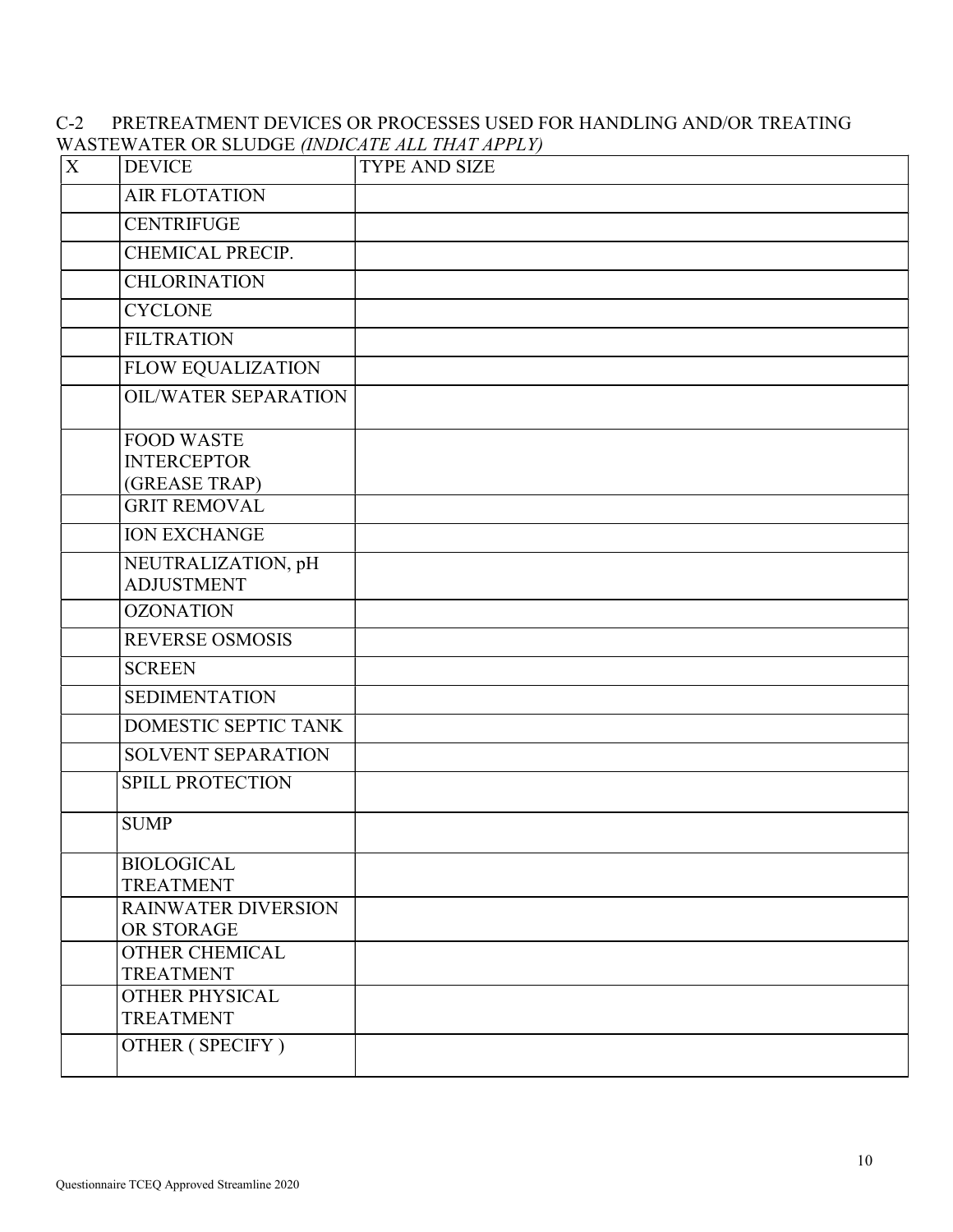C-3 IF ANY WASTEWATER ANALYSIS HAVE BEEN PERFORMED ON THE WASTEWATER DISCHARGE FROM YOUR FACILITY THAT HAS NOT BEEN PREVIOUSLY SUBMITTED, ATTACH A COPY OF THE MOST RECENT DATA WITH THIS QUESTIONNAIRE. BE SURE TO INCLUDE THE DATE OF THE ANALYSIS, NAME OF LABORATORY, CHAIN OF CUSTODY, AND LOCATION (S) FROM WHICH SAMPLE (S) WHERE TAKEN. ATTACH SKETCH, PLANS, ETC.. AS NEEDED.

# PRIORITY POLLUTANTS INFORMATION MUST BE COMPLETED FOR ALL FACILITIES.

Each pollutant will need to have the appropriate mark indicated on the sheets. C-4 PRIORITY POLLUTANT INFORMATION: INDICATE BY PLACING AN "X" IN THE APPROPRIATE BOX BY EACH LISTED CHEMICAL WHETHER IT IS "SUSPECTED TO BE ABSENT", "KNOWN TO BE ABSENT", SUSPECTED TO BE PRESENT", OR "KNOWN TO BE PRESENT", IN YOUR MANUFACTURING OR SERVICE ACTIVITY OR GENERATED AS A BY-PRODUCT.

| <b>CHEMICAL</b><br><b>COMPOUND</b> | <b>KNOWN</b><br><b>PRESENT</b> | <b>SUSPECTED</b><br><b>PRESENT</b> | <b>KNOWN</b><br><b>ABSENT</b> | <b>SUSPECTED</b><br><b>ABSENT</b> |
|------------------------------------|--------------------------------|------------------------------------|-------------------------------|-----------------------------------|
| I. METALS, ORGANICS                |                                |                                    |                               |                                   |
| <b>ANTIMONY</b>                    |                                |                                    |                               |                                   |
| <b>ARSENIC</b>                     |                                |                                    |                               |                                   |
| <b>ASBESTOS</b>                    |                                |                                    |                               |                                   |
| <b>BERYLLIUM</b>                   |                                |                                    |                               |                                   |
| <b>CADMIUM</b>                     |                                |                                    |                               |                                   |
| <b>CHROMIUM</b>                    |                                |                                    |                               |                                   |
| <b>COPPER</b>                      |                                |                                    |                               |                                   |
| <b>CYANIDE</b>                     |                                |                                    |                               |                                   |
| <b>LEAD</b>                        |                                |                                    |                               |                                   |
| <b>MERCURY</b>                     |                                |                                    |                               |                                   |
| <b>NICKEL</b>                      |                                |                                    |                               |                                   |
| <b>SELENIUM</b>                    |                                |                                    |                               |                                   |
| <b>SILVER</b>                      |                                |                                    |                               |                                   |
| <b>THALLIUM</b>                    |                                |                                    |                               |                                   |
| <b>ZINC</b>                        |                                |                                    |                               |                                   |
| <b>II. PHENOLS, CRESOLS</b>        |                                |                                    |                               |                                   |
| <b>PHENOL</b>                      |                                |                                    |                               |                                   |
| PHENOL,2-CHLORO                    |                                |                                    |                               |                                   |
| PHENOL, 2, 4-DICHLORO              |                                |                                    |                               |                                   |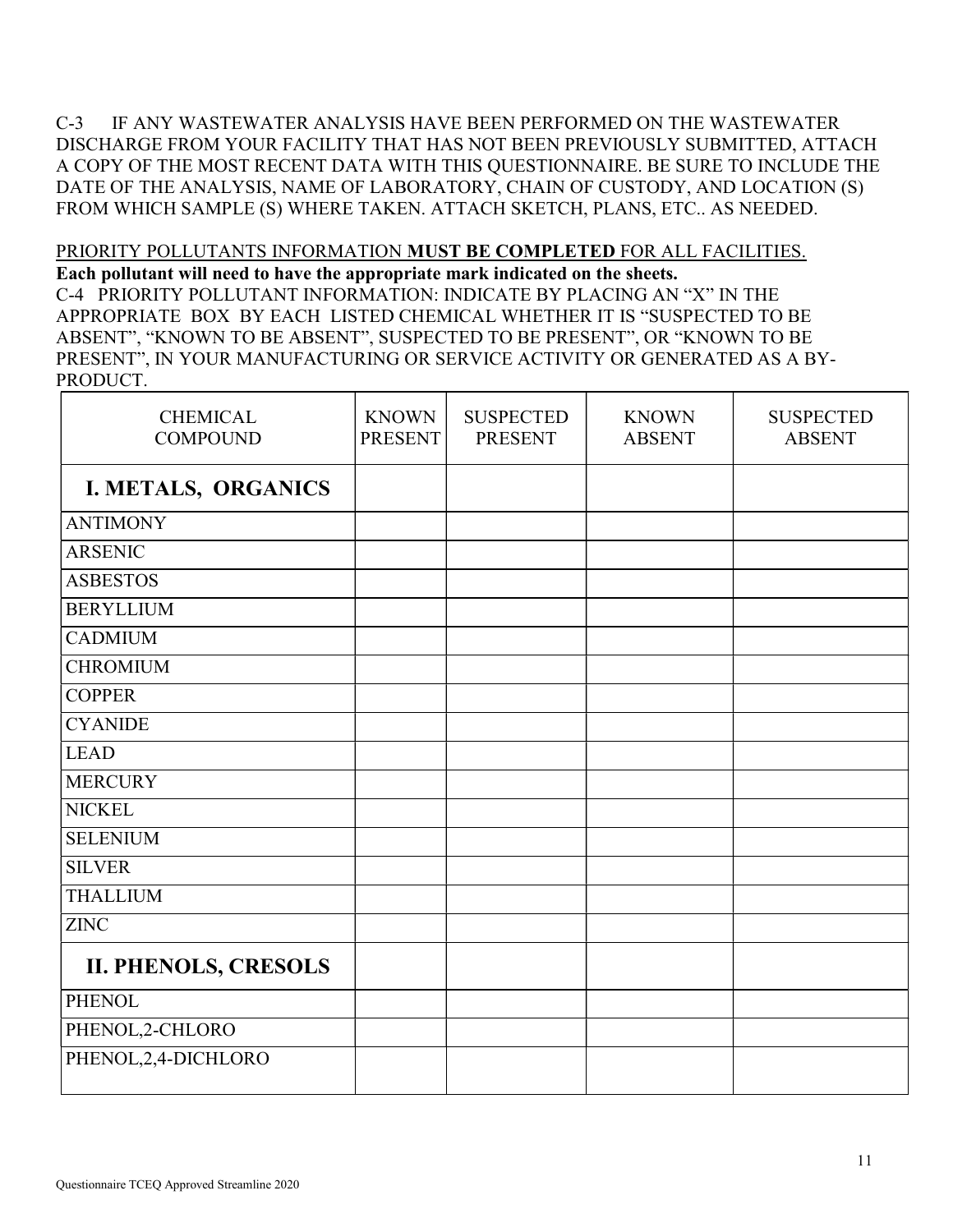| <b>CHEMICAL</b>               | <b>KNOWN</b>   | <b>SUSPECTED</b> | <b>KNOWN</b>  | <b>SUSPECTED</b> |
|-------------------------------|----------------|------------------|---------------|------------------|
| <b>COMPOUND</b>               | <b>PRESENT</b> | <b>PRESENT</b>   | <b>ABSENT</b> | <b>ABSENT</b>    |
| <b>II. PHENOLS, CRESOLS</b>   |                |                  |               |                  |
| PHENOL, 2, 4, 6 TICHOLOR      |                |                  |               |                  |
|                               |                |                  |               |                  |
| PHENOL, PENTACHLORO           |                |                  |               |                  |
| PHENOL, 2 - NITRO             |                |                  |               |                  |
| PHENOL, 4 - NITRO             |                |                  |               |                  |
| PHENOL, 2-4 DINITRO           |                |                  |               |                  |
| PHENOL, 2 4 DIMETHYL          |                |                  |               |                  |
| N-CRESOL, P-CHLORO            |                |                  |               |                  |
| O-CRESO, 4,6 DINITRO          |                |                  |               |                  |
| <b>III. MONCYCLIC</b>         |                |                  |               |                  |
| <b>AROMATIC</b>               |                |                  |               |                  |
| <b>BENZENE</b>                |                |                  |               |                  |
| BENZENE, CHLORO               |                |                  |               |                  |
| BENZENE, 1,2 DICHLORO         |                |                  |               |                  |
| BENZENE,1,                    |                |                  |               |                  |
| 3DICHLORO                     |                |                  |               |                  |
| BENZENE, 1, 4 DICHLORO        |                |                  |               |                  |
| BENZENE, 1,2,4TRICHLOR        |                |                  |               |                  |
| BENZENE,                      |                |                  |               |                  |
| <b>HEXACHLORO</b>             |                |                  |               |                  |
| BENZENE, ETHYL                |                |                  |               |                  |
| <b>BENZENE, NITRO</b>         |                |                  |               |                  |
| <b>TOLUENE</b>                |                |                  |               |                  |
| TOLUENE, 2, 4DINITRO          |                |                  |               |                  |
| TOLUENE, 2, 6DINITRO          |                |                  |               |                  |
| <b>IV. PCBS &amp; RELATED</b> |                |                  |               |                  |
| PCB - 1016                    |                |                  |               |                  |
| PCB-1221                      |                |                  |               |                  |
| PCB - 1232                    |                |                  |               |                  |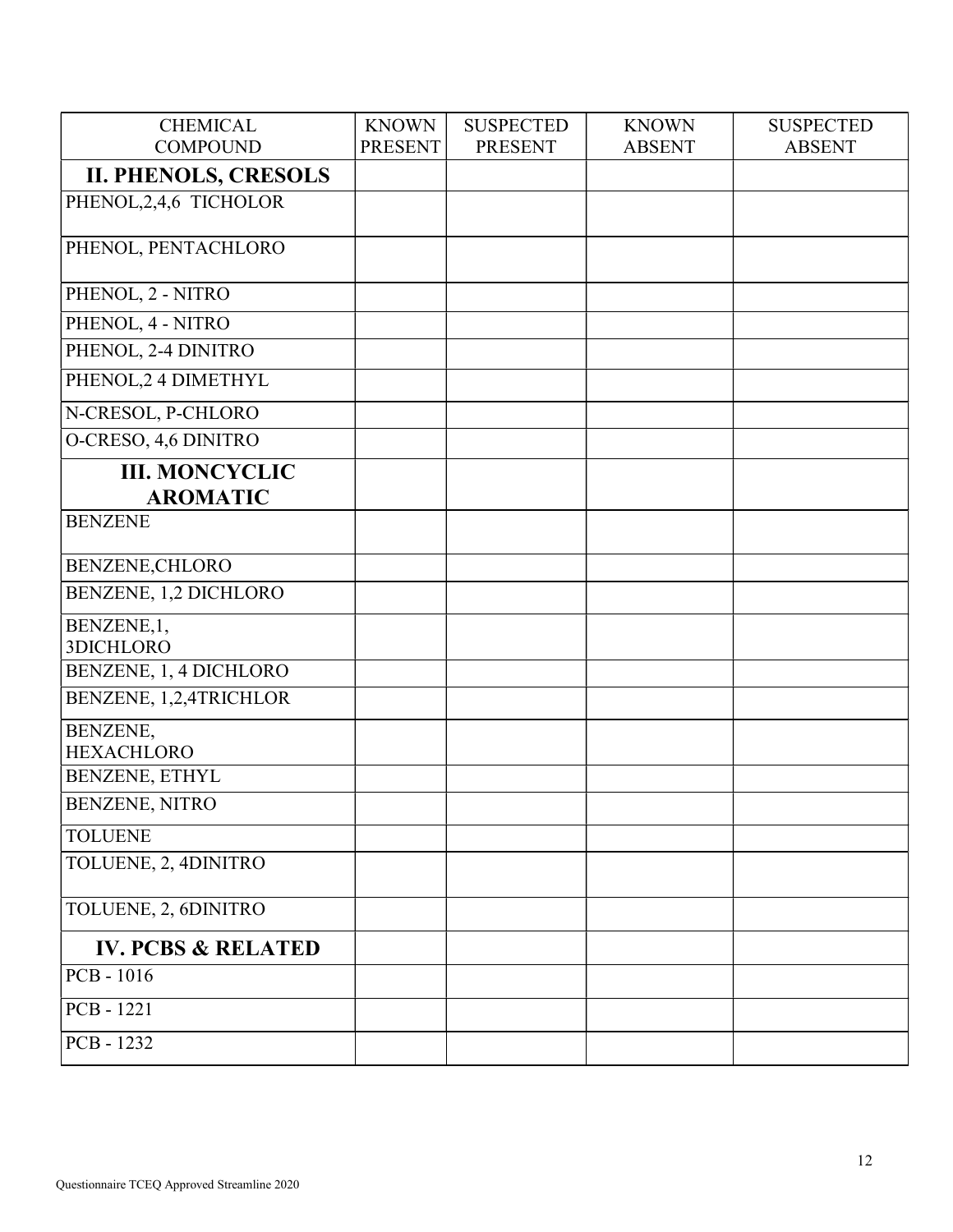| <b>CHEMICAL</b>               | <b>KNOWN</b>   | <b>SUSPECTED</b> | <b>KNOWN</b>  | <b>SUSPECTED</b> |
|-------------------------------|----------------|------------------|---------------|------------------|
| <b>COMPOUND</b>               | <b>PRESENT</b> | <b>PRESENT</b>   | <b>ABSENT</b> | <b>ABSENT</b>    |
| <b>IV. PCBS &amp; RELATED</b> |                |                  |               |                  |
| PCB - 1242                    |                |                  |               |                  |
| PCB - 1248                    |                |                  |               |                  |
| PCB - 1254                    |                |                  |               |                  |
| PCB - 1260                    |                |                  |               |                  |
| 2 CHLORONAPHTHALENE           |                |                  |               |                  |
| <b>V. ETHERS</b>              |                |                  |               |                  |
| ETHER, BIOCHLOROMETHYL        |                |                  |               |                  |
| ETHER, 2 CHLOROSOPROPYL       |                |                  |               |                  |
| ETHER,2 CHLOROETHYLVINYL      |                |                  |               |                  |
| ETHER, 2 CHLOROSOPROPYL       |                |                  |               |                  |
| ETHER, 2CHLOROETHYLVINYL      |                |                  |               |                  |
| ETHER, 4 BROMPHENYLPHENYL     |                |                  |               |                  |
| ETHER, 4 CHLOROPHENYL         |                |                  |               |                  |
| BIO2CHLOROETHOXYMETHAN<br>E   |                |                  |               |                  |
| <b>VI. NITROSAMINES</b>       |                |                  |               |                  |
| NITROSAMINE, DIMETHYL         |                |                  |               |                  |
| NITROSAMINE, DIPHENYL         |                |                  |               |                  |
| NITROSAMINE, DI-NPROPYL       |                |                  |               |                  |
| <b>BENZIDINE</b>              |                |                  |               |                  |
| BENZIDINE3, 3DICHLORO         |                |                  |               |                  |
| BENZINDINEL, 2 DIPHENYL       |                |                  |               |                  |
| <b>VII. HALOGENATED</b>       |                |                  |               |                  |
| METHANE, BROMO                |                |                  |               |                  |
| METHANE, CHLORO               |                |                  |               |                  |
| METHANE, CHORODIBROMO         |                |                  |               |                  |
| METHANE, DICHLOROBROMO        |                |                  |               |                  |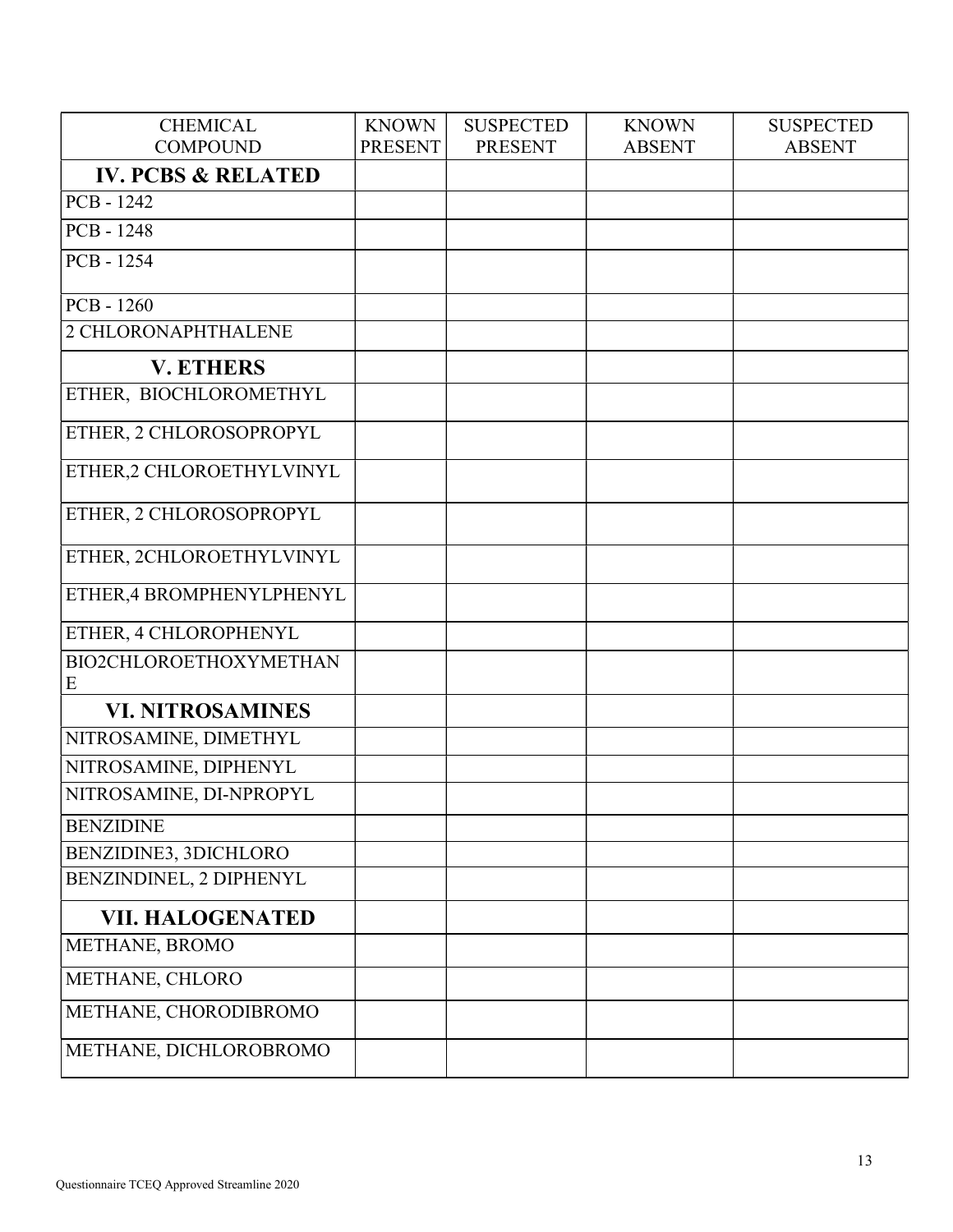| <b>CHEMICAL COMPOUND</b>              | <b>KNOWN</b><br><b>PRESENT</b> | <b>SUSPECTED</b><br><b>PRESENT</b> | <b>KNOWN</b><br><b>ABSENT</b> | <b>SUSPECTED</b><br><b>ABSENT</b> |
|---------------------------------------|--------------------------------|------------------------------------|-------------------------------|-----------------------------------|
| METHANE, TRICHLORO                    |                                |                                    |                               |                                   |
| METHANE, TRIBROMO                     |                                |                                    |                               |                                   |
| METHANE,<br>DICHLORODIFLOURO          |                                |                                    |                               |                                   |
| ETHANE, 1, DICHLORO                   |                                |                                    |                               |                                   |
| ETHANE, 1, 2, DICHLORO                |                                |                                    |                               |                                   |
| ETHANE, 1, 1, 1, TRICHLORO            |                                |                                    |                               |                                   |
| ETHANE, 1, 1, 2, TRICHLORO            |                                |                                    |                               |                                   |
| ETHANE, 1,1,2,1 TETRACHLORO           |                                |                                    |                               |                                   |
| ETHANE, HEXACHLORO                    |                                |                                    |                               |                                   |
| ETHENE, CHLORO                        |                                |                                    |                               |                                   |
| ETHENE, 1, 1 DICHLORO                 |                                |                                    |                               |                                   |
| <b>ETHENE, TRANSDICHLORO</b>          |                                |                                    |                               |                                   |
| ETHENE, TRICHLORO                     |                                |                                    |                               |                                   |
| ETHENE, TETRACHLORO                   |                                |                                    |                               |                                   |
| PROPANE, 1,3 DICHLORO                 |                                |                                    |                               |                                   |
| PROPENE, 2,4 DICHLORO                 |                                |                                    |                               |                                   |
| CYCLOPENTADIENE,<br><b>HEXACHLORO</b> |                                |                                    |                               |                                   |
| <b>VIII. PHTHALATE ESTERS</b>         |                                |                                    |                               |                                   |
| PHTHALATE, DIEMETHYL                  |                                |                                    |                               |                                   |
| PHTHALATE, DIAETHYL                   |                                |                                    |                               |                                   |
| PHTHALATE, DIABUTYL                   |                                |                                    |                               |                                   |
| PHTHALATE, DIAACTYL                   |                                |                                    |                               |                                   |
| PHTHALATE, BIO2-<br><b>ETHYLHEXYL</b> |                                |                                    |                               |                                   |
| PHTHALATE, BUTYLBENZYL                |                                |                                    |                               |                                   |
|                                       |                                |                                    |                               |                                   |
|                                       |                                |                                    |                               |                                   |
|                                       |                                |                                    |                               |                                   |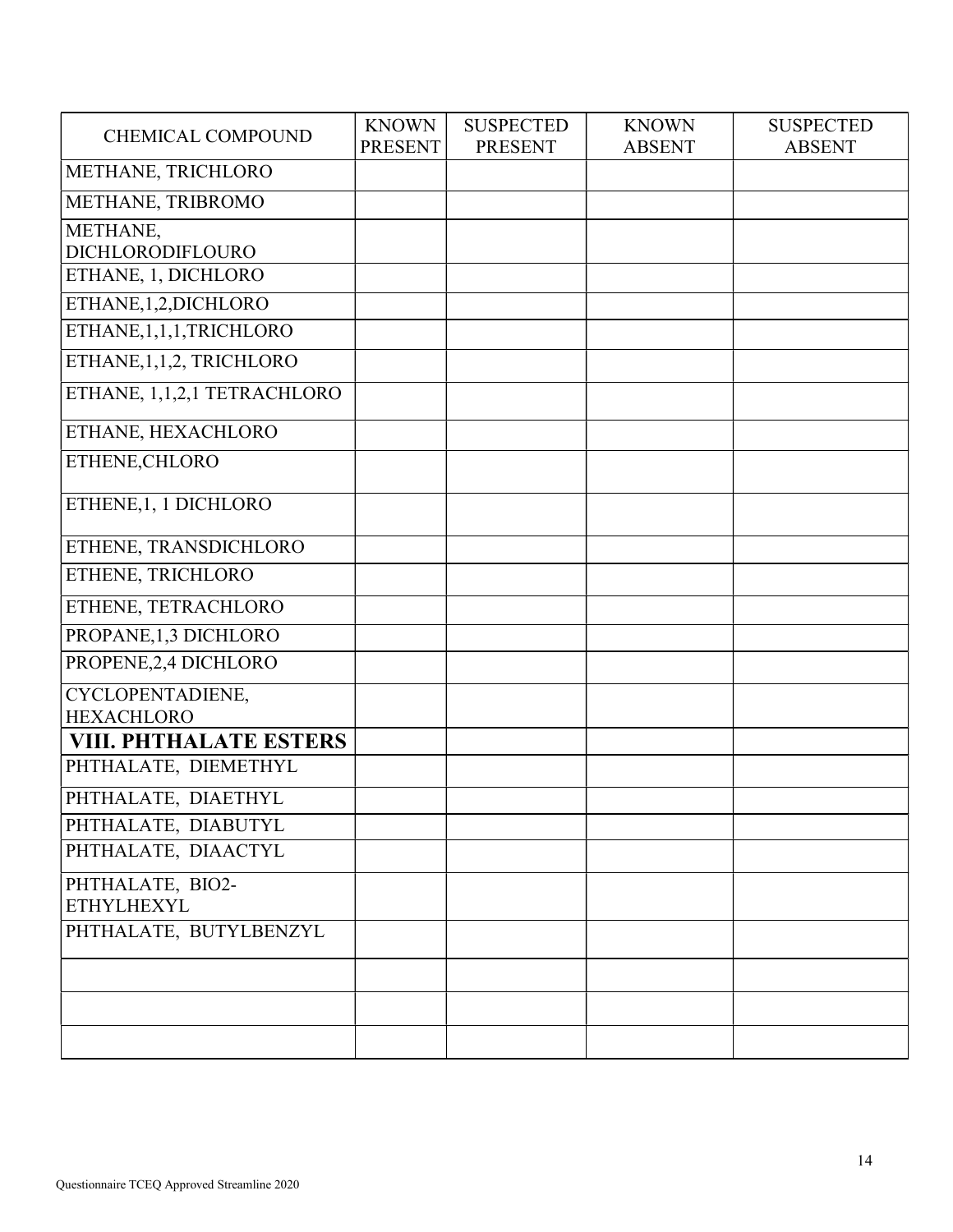| <b>CHEMICAL</b>              | <b>KNOWN</b>   | <b>SUSPECTED</b> | <b>KNOWN</b>  | <b>SUSPECTED</b> |
|------------------------------|----------------|------------------|---------------|------------------|
| <b>COMPOUND</b>              | <b>PRESENT</b> | <b>PRESENT</b>   | <b>ABSENT</b> | <b>ABSENT</b>    |
| <b>IX. AROMATIC</b>          |                |                  |               |                  |
| <b>HYDROCARBONS</b>          |                |                  |               |                  |
| <b>ACENSPHTYLENE</b>         |                |                  |               |                  |
| <b>ACENAPHTHENE</b>          |                |                  |               |                  |
| <b>ANTHRACENE</b>            |                |                  |               |                  |
| BENZO(a) ANTHTACENE          |                |                  |               |                  |
| BENZO(b)FLOURANTHENE         |                |                  |               |                  |
| BENZO(k)FLOURANTHENE         |                |                  |               |                  |
| BENZO(ghi)PERYLENE           |                |                  |               |                  |
| BENZO(a)PYRENE               |                |                  |               |                  |
| <b>CHRYSENE</b>              |                |                  |               |                  |
| DIBENZO(an)ANTHRACENE        |                |                  |               |                  |
| <b>FLOURANTHENE</b>          |                |                  |               |                  |
| <b>FLOURENE</b>              |                |                  |               |                  |
| INDENO(123cd)PYRENE          |                |                  |               |                  |
| <b>NAPHTHALENE</b>           |                |                  |               |                  |
| PHENANTHRENE                 |                |                  |               |                  |
| <b>PYRENE</b>                |                |                  |               |                  |
| X. PESTICIDES                |                |                  |               |                  |
| <b>ACROLIEA</b>              |                |                  |               |                  |
| <b>ALDRIN</b>                |                |                  |               |                  |
| BHC(alpha)                   |                |                  |               |                  |
| BHC(beta)                    |                |                  |               |                  |
| <b>BHC(GAMMA) OR LINDANE</b> |                |                  |               |                  |
| <b>BHC</b> (DELTA)           |                |                  |               |                  |
|                              |                |                  |               |                  |
|                              |                |                  |               |                  |
|                              |                |                  |               |                  |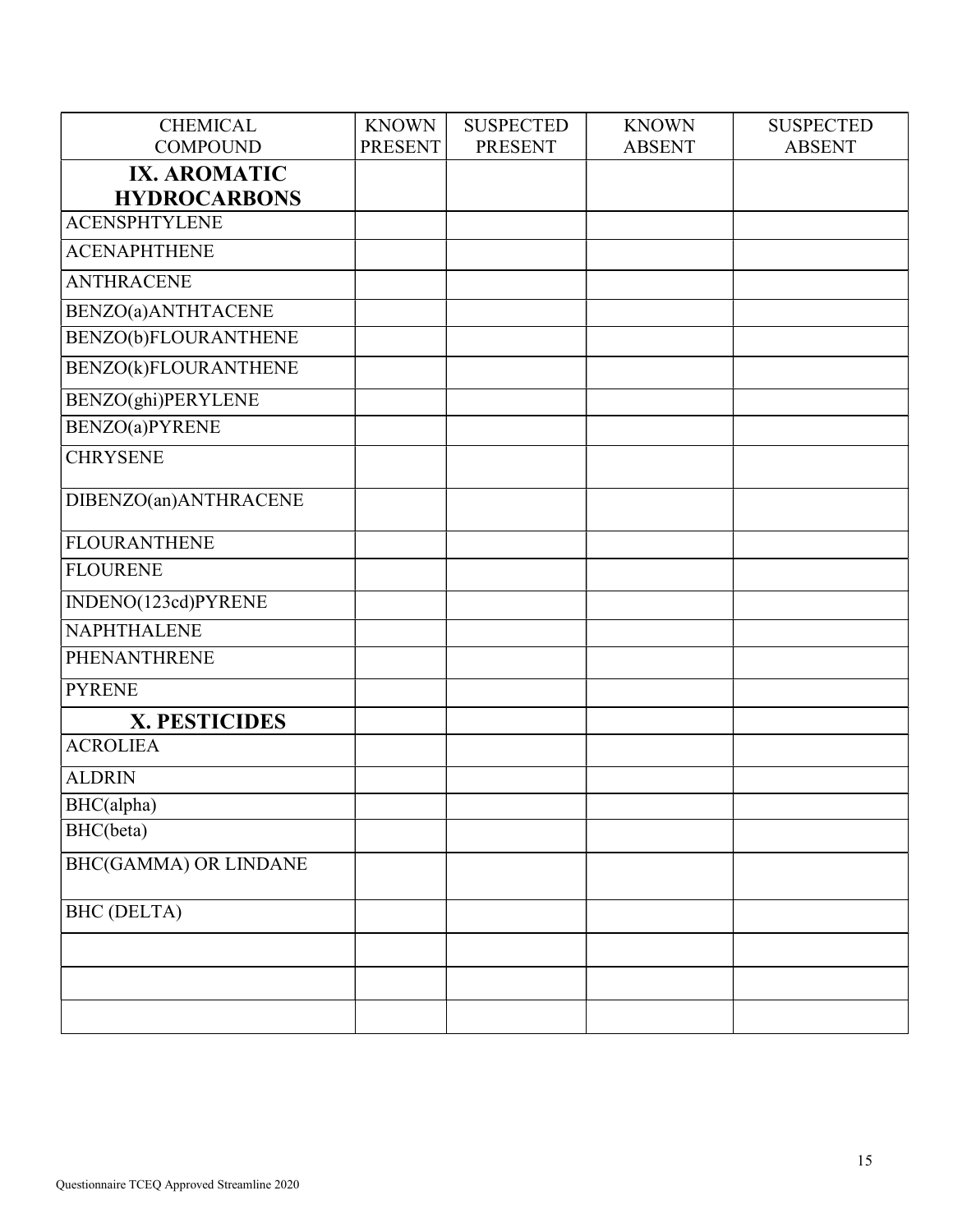| <b>CHEMICAL</b>    | <b>KNOWN</b> | <b>SUSPECTED</b> | <b>KNOWN</b>  | <b>SUSPECTED</b> |
|--------------------|--------------|------------------|---------------|------------------|
| <b>COMPOUND</b>    |              | PRESENT PRESENT  | <b>ABSENT</b> | <b>ABSENT</b>    |
| <b>CHLORDANE</b>   |              |                  |               |                  |
| <b>DDE</b>         |              |                  |               |                  |
| <b>DDT</b>         |              |                  |               |                  |
| <b>DIELDRIN</b>    |              |                  |               |                  |
| ENDOSULFAN (alpha) |              |                  |               |                  |
| ENDOSULFAN (beta)  |              |                  |               |                  |
| ENDOSULFAN SULFATE |              |                  |               |                  |
| <b>ENDRIN</b>      |              |                  |               |                  |
| <b>HEPTACHLOR</b>  |              |                  |               |                  |
| HEPTACHLOR EPOXIDE |              |                  |               |                  |
| <b>ISOPHORONE</b>  |              |                  |               |                  |
| TCDD (OR DIOXIN)   |              |                  |               |                  |
| <b>TOXAPHENE</b>   |              |                  |               |                  |
| <b>XI. OTHER</b>   |              |                  |               |                  |
| METHYL CHLORIDE    |              |                  |               |                  |
|                    |              |                  |               |                  |
|                    |              |                  |               |                  |
|                    |              |                  |               |                  |
|                    |              |                  |               |                  |
|                    |              |                  |               |                  |
|                    |              |                  |               |                  |
|                    |              |                  |               |                  |
|                    |              |                  |               |                  |
|                    |              |                  |               |                  |
|                    |              |                  |               |                  |
|                    |              |                  |               |                  |
|                    |              |                  |               |                  |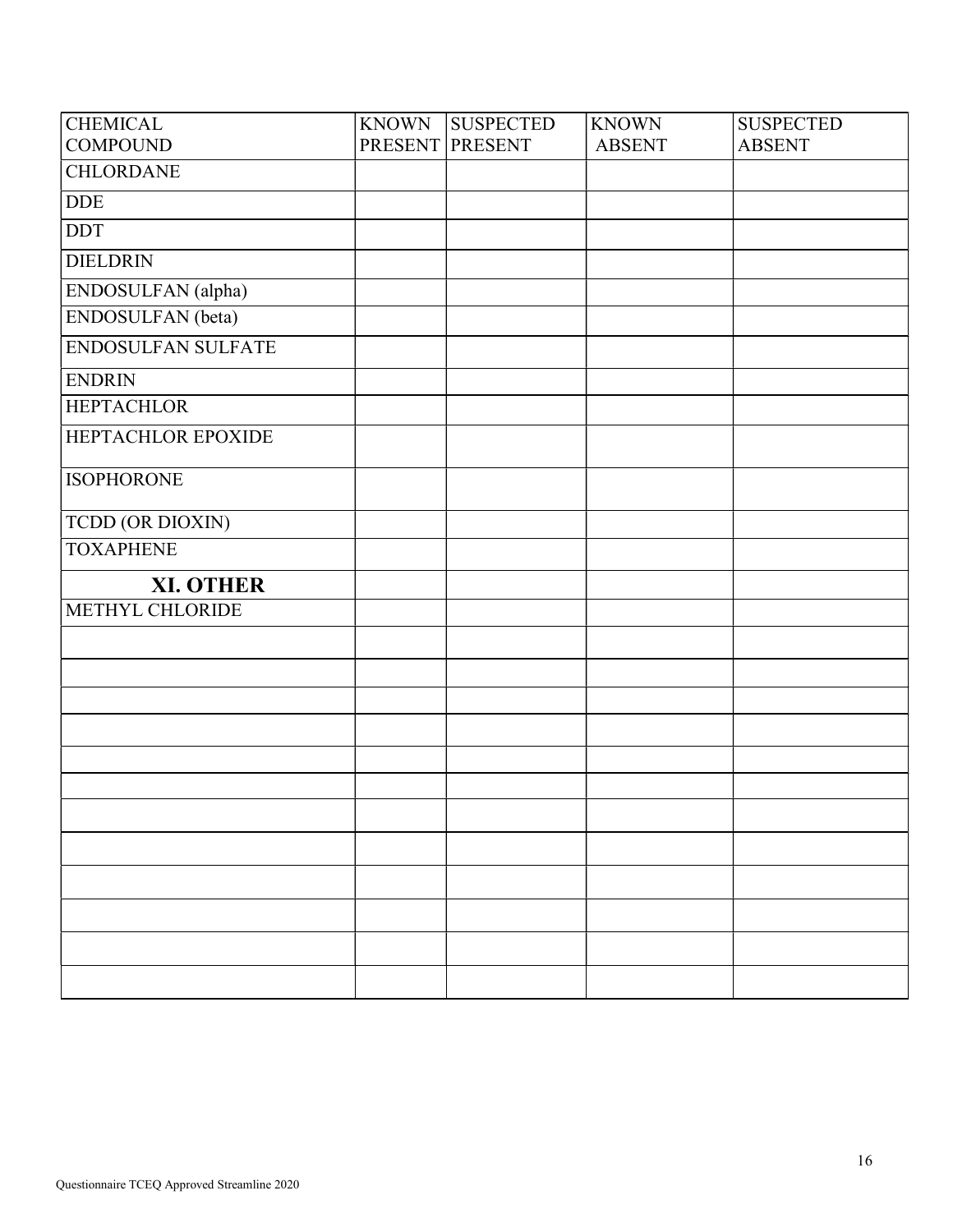#### SECTION **D** - OTHER WASTE

## D-1 ARE ANY LIQUID WASTES OR SLUDGES FROM THIS FACILITY DISPOSED OF BY MEANS OTHER THAN DISCHARGE TO THE SEWER SYSTEM?

YES/NO

#### D-2 THESE WASTES MAY BE DESCRIBED AS: INDICATE WITH AN "X" ALL THAT APPLY. REFER TO WASTE MANIFESTS TO CALCULATE AMOUNTS.

| X | <b>WASTE</b>                                                    | <b>EST. GALLONS/POUNDS PER YEAR</b> |
|---|-----------------------------------------------------------------|-------------------------------------|
|   | <b>ACIDS/ALKALIS</b>                                            |                                     |
|   | <b>GRIT/SAND</b>                                                |                                     |
|   | <b>HEAVY METAL SLUDGES</b>                                      |                                     |
|   | <b>INKS/DYES</b>                                                |                                     |
|   | <b>WASTE OIL/GREASE</b>                                         |                                     |
|   | ORGANIC COMPOUNDS                                               |                                     |
|   | <b>PAINTS</b>                                                   |                                     |
|   | <b>PESTICIDES</b>                                               |                                     |
|   | <b>PLATING WASTES</b>                                           |                                     |
|   | <b>SLUDGES</b>                                                  |                                     |
|   | SOLVENTS/THINNERS                                               |                                     |
|   | <b>FOOD WASTE INTERCEPTOR</b><br><b>WASTES</b><br>(GREASE TRAP) |                                     |
|   | OTHER WASTES (SPECIFY)                                          |                                     |
|   | OTHER HAZARDOUS WASTES<br><i>(SPECIFY)</i>                      |                                     |
|   |                                                                 |                                     |
|   |                                                                 |                                     |
|   |                                                                 |                                     |

#### D-3 FOR THE ABOVE CHECKED WASTES, DOES YOUR FACILITY PRACTICE?

| ON SITE STORAGE  | OFF SITE STORAGE         |
|------------------|--------------------------|
| ON SITE DISPOSAL | <b>OFF SITE DISPOSAL</b> |

#### BRIEFLY DESCRIBE THE METHOD(S) OF STORAGE OR DISPOSAL CHECKED.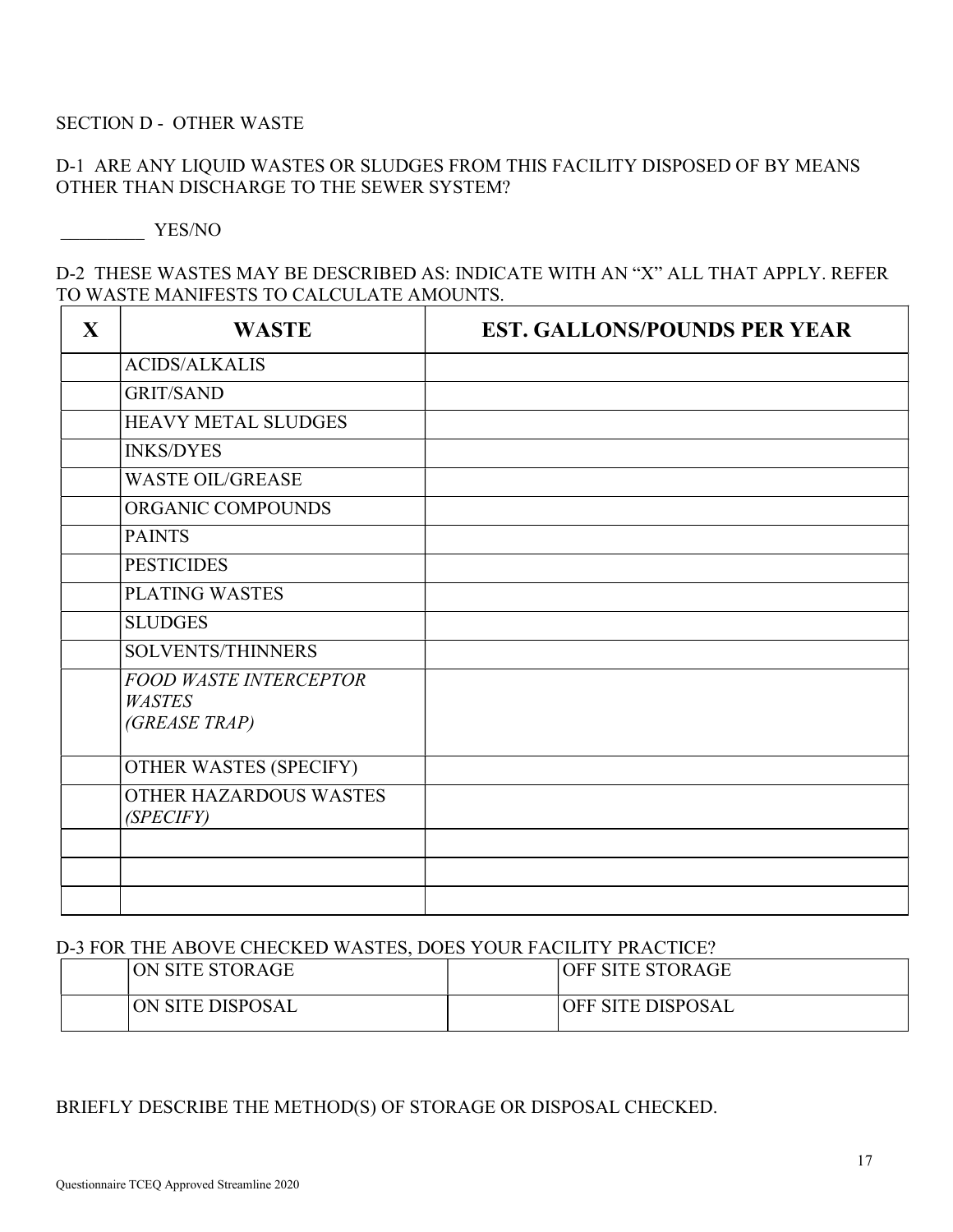## D-4 PROVIDE THE NAME, ADDRESS, TELEPHONE NUMBER, AND REGISTRATION NUMBER FOR ALL WASTE HAULERS (INCLUDING GARBAGE PICKUP) USED BY YOUR FACILITY.

ATTACH A COPY OF THE MANIFESTS (TRIP TICKETS) FOR ANY WASTES THAT WERE PICKED UP FROM YOUR FACILITY IN THE PREVIOUS SIX MONTHS. (IE. GREASE TRAP, OIL FILTERS, SOLVENTS, CLEANERS)

D-5 ARE THERE ANY UNDERGROUND OR ABOVE GROUND STORAGE TANKS LOCATED ON THE FACILITY PROPERTY?

YES/NO UNDERGROUND ABOVE GROUND

IF YES, PROVIDE LOCATION, SIZE, AND TEXAS NATURAL RESOURCE CONSERVATION COMMISSION OR RAILROAD COMMISSION REGISTRATION NUMBER, IF REGISTERED. ATTACH SKETCH OR PLAN.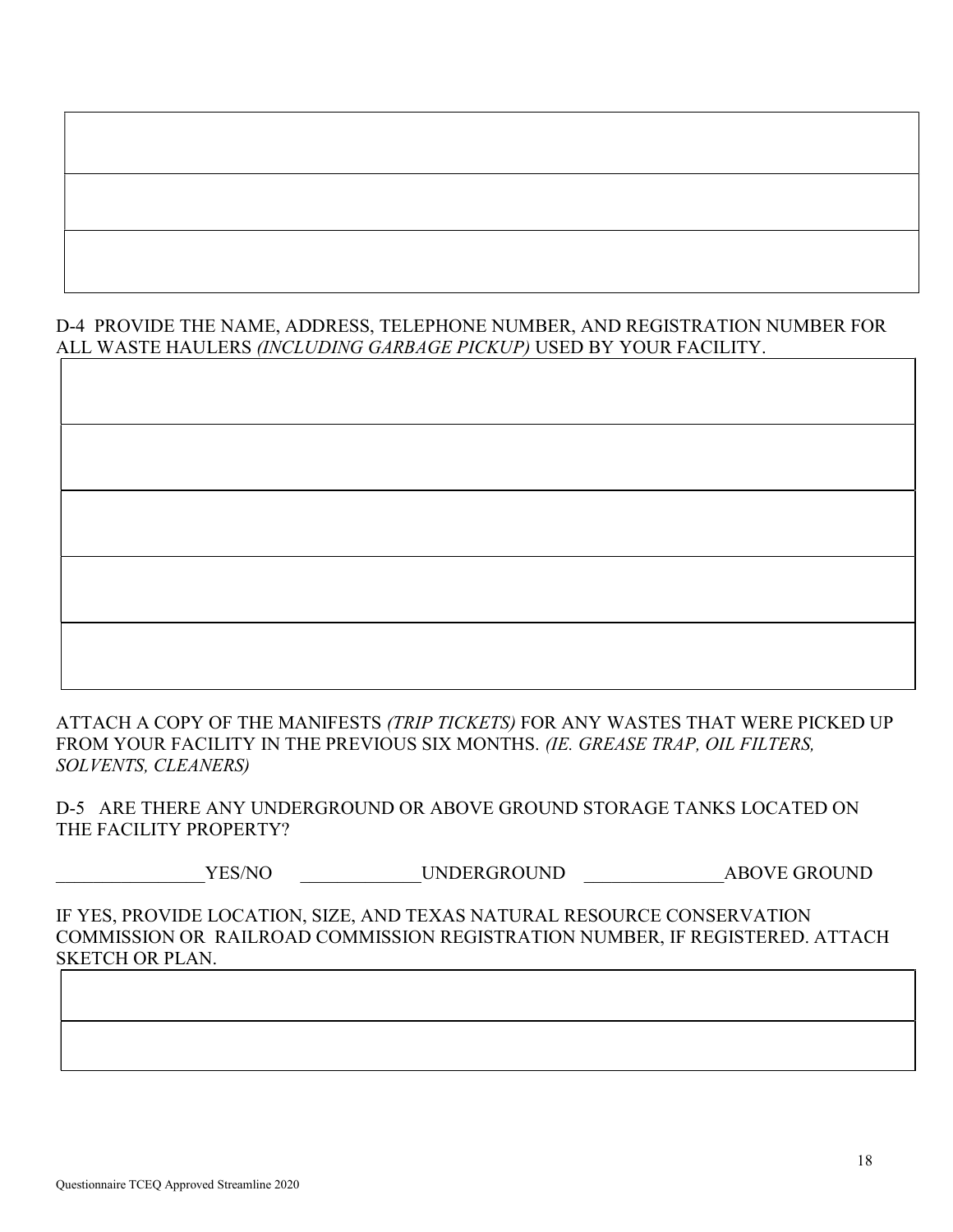## YES/NO RELEASE DETECTION SYSTEM (FOR UNDERGROUND STORAGE TANKS) SECTION E - REGULATION INFORMATION

## E-1 ARE YOU PRESENTLY REGULATED BY ANY STATE OR FEDERAL AGENCY? IF SO, PROVIDE THE NAME OF THE AGENCY, PERMIT # (IF APPLICABLE) AND THE CONTACT PERSON FOR THE AGENCY. (IE. STORM WATER, AIR, ETC.)

YES/NO

#### SECTION F- POLLUTION PREVENTION

F-1 DESCRIBE ANY POLLUTION PREVENTION AND /OR WASTE REDUCTION ACTIVITIES THAT YOU DO AT THIS LOCATION. (ATTACH ADDITIONAL SHEETS AS NEEDED) INCLUDE ANY DATA, INCLUDING SCHEMATICS, RECYCLING CONTRACTS, ETC. TO FURTHER DOCUMENT ACTIVITIES.

#### **EXAMPLES**

SCRAP METAL, ALUMINUM CANS, BATTERIES, PAPER, CARDBOARD, ETC ADDITIONAL THINGS TO CONSIDER – HAVE YOU INSTALLED A WATER OR ENERGY EFFICIENT DEVICE, WATER RE-USE SYSTEM, REDUCED THE AMOUNT OF CHEMICALS USED OR STORED, ETC.



## CHECK OFF LIST OF DOCUMENTS THAT NEED TO BE INCLUDED IN THE SUBMITTAL OF THIS QUESTIONNAIRE/APPLICATION. INDICATED IN BOLD ARE REQUIRED DOCUMENTS FOR EVERY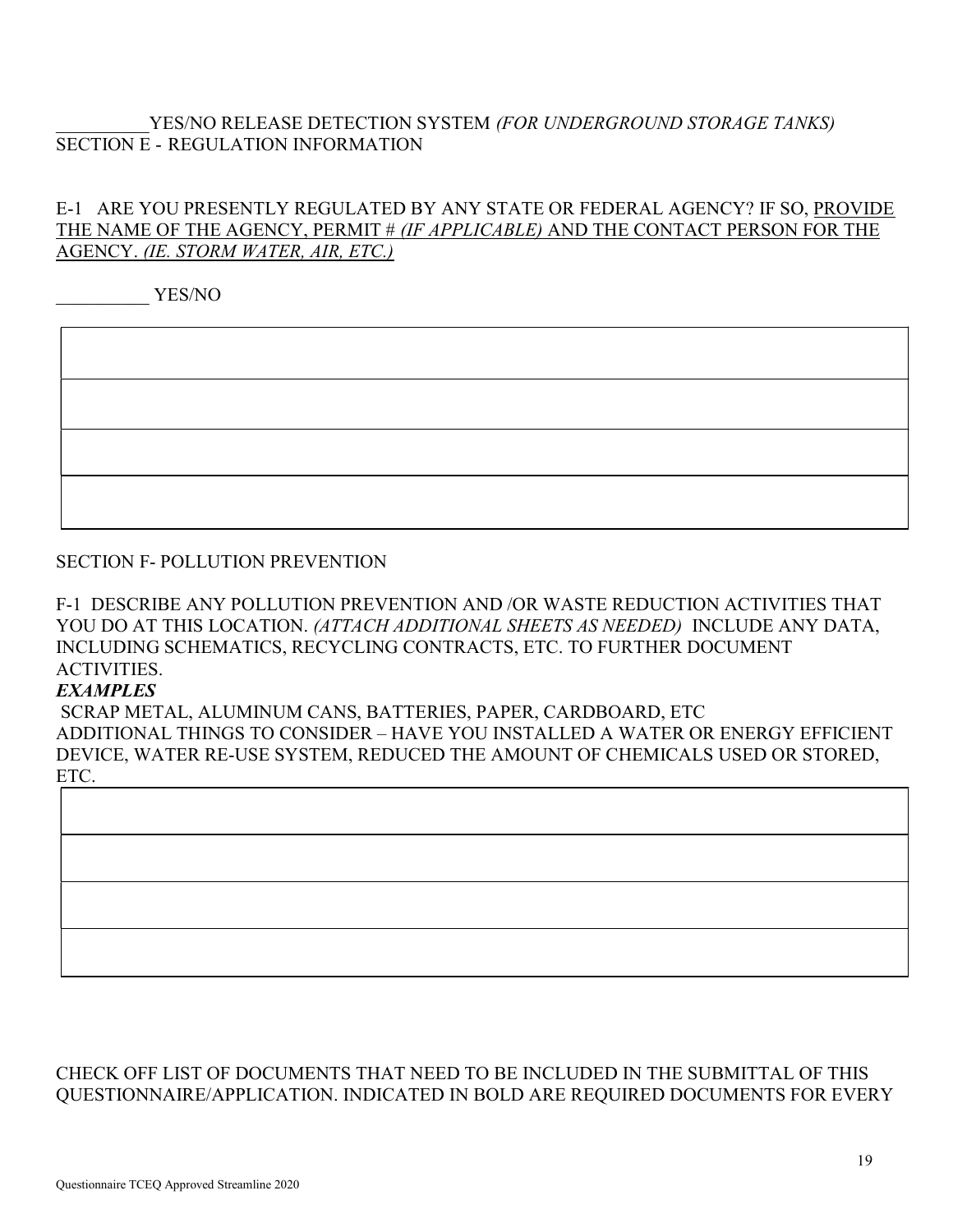FACILITY.

| SITE PLAN (* IF ANY CHANGES HAVE BEEN MADE SINCE THE LAST QUESTIONNAIRE<br><b>SUBMITTAL</b> )                                                                                                                                                                   |
|-----------------------------------------------------------------------------------------------------------------------------------------------------------------------------------------------------------------------------------------------------------------|
| WASTEWATER ANALYSIS (* IF NOT PREVIOUSLY SUBMITTED)                                                                                                                                                                                                             |
| PRODUCT USE INFORMATION SHEETS * FOR ANY NEW PRODUCTS ADDED SINCE<br>LAST QUESTIONNAIRE (IF QUESTIONNAIRE IS A RENEWAL)                                                                                                                                         |
| MSDS SHEETS FOR PRODUCTS THAT DO, OR HAVE THE POTENTIAL TO ENTER THE<br>SANITARY SEWER * FOR ANY NEW PRODUCTS ADDED SINCE LAST QUESTIONNAIRE (<br>IF QUESTIONNAIRE IS A RENEWAL INCLUDE A LIST OF ANY PRODUCTS THAT HAVE BEEN<br>DELETED SINCE LAST SUBMITTAL). |
| <b>MANIFESTS FOR ANY WASTE HAULED IN PREVIOUS 6 MONTHS</b>                                                                                                                                                                                                      |
| TOXIC ORGANIC MANAGEMENT PLAN                                                                                                                                                                                                                                   |
| SPILL PREVENTION PLAN/SLUG CONTROL PLAN * (IF NOT PREVIOUSLY SUBMITTED<br>OR IF IT HAS BEEN UPDATED)<br>These plans should be updated annually.                                                                                                                 |
| PLANNED EXPANSION OR PROCESS CHANGE PLAN                                                                                                                                                                                                                        |
| POLLUTION PREVENTION/WASTE MINIMIZATION DOCUMENTATION                                                                                                                                                                                                           |
| <b>CHEMICAL INVENTORY</b> Updated information required every time                                                                                                                                                                                               |
| <b>PRODUCTION AMOUNTS Updated information required every time</b>                                                                                                                                                                                               |
| PROCESS DETAIL Updated information required every time                                                                                                                                                                                                          |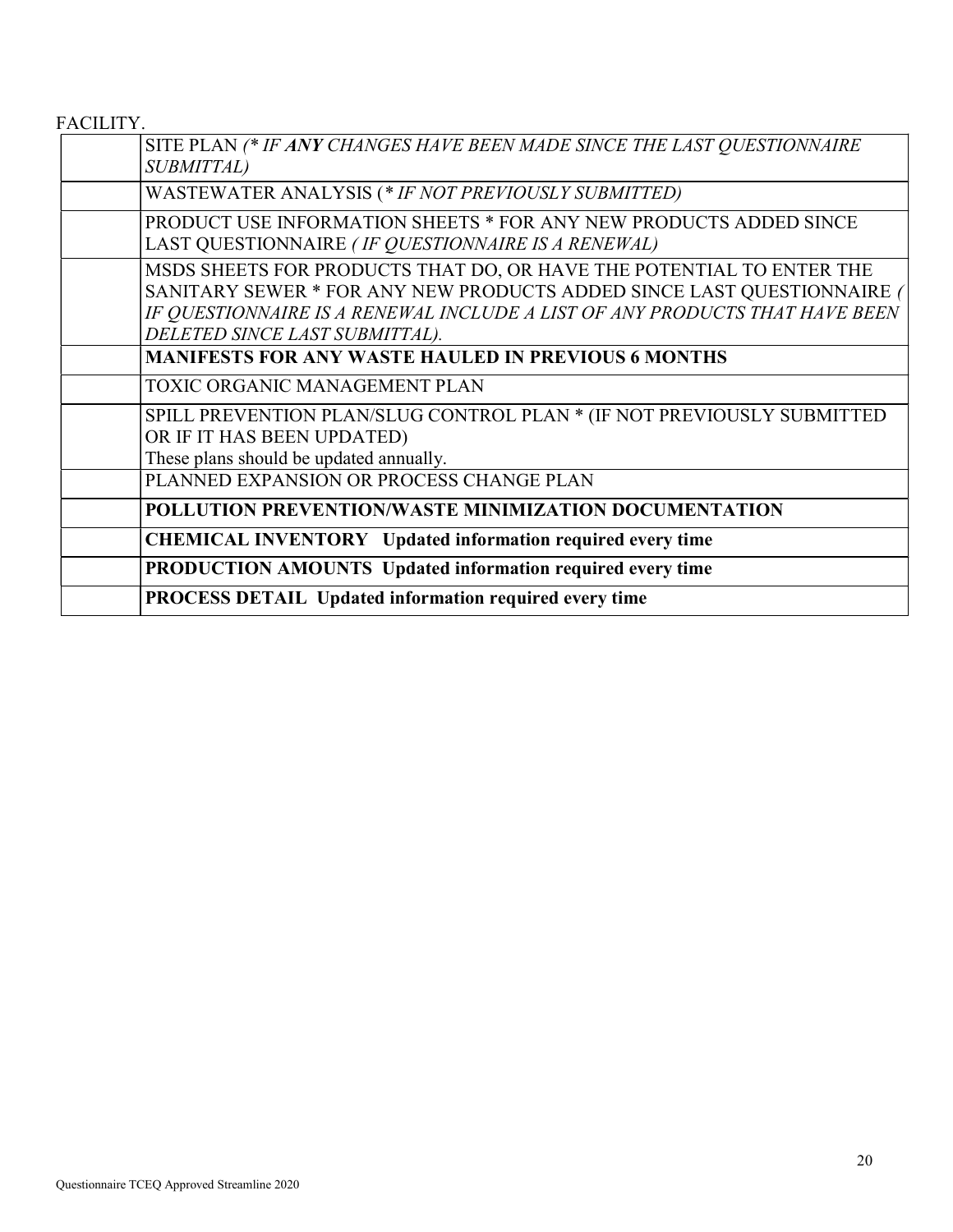#### PRODUCT USE INFORMATION SHEET INSTRUCTIONS

1. PRODUCT TRADE NAME:

Use product trade name as indicated in the section of the material data safety sheet for the product.

2. HOW PRODUCT IS USED:

Describe the process in which the product is used. (i.e.; photographic developer; used to develop Lithographic negatives) ( plate developer; used to develop lithographic plates)

- 3. AVERAGE MONTHLY VOLUME OF CONCENTRATE: Enter the amount of the product concentrate used during an average month.
- 4. WATER DILUTION RATION(WATER/CONCENTRATE): Enter the number of parts of water added to the number of parts of concentrate prior to use ( i.e.; use three parts water to one part concentrate would be  $3/1$ )
- 5. TOTAL AVERAGE MONTHLY VOLUME: Multiply the average monthly volume of concentrate and the water dilution ration to determine this total.
- 6. THIS WASTE IS METERED TO THE SANITARY SEWER SYSTEM: YES or NO If a processor is used which automatically replenishes and the overflow is discharged to the sanitary sewer system, indicate yes.
- 7. THIS WASTE IS BATCH DISCHARGE TO THE SEWER SYSTEM? YES or NO
- 8. If a self contained processor is used which automatically replenishes and the overflow is discharged to the sanitary sewer system indicate yes.
- 9. WASTE IS PRETREATED PRIOR TO DISCHARGE TO SEWER SYSTEM: YES or NO
- 10. Pretreatment can be neutralization of acids by adding a caustic, reclamation of pollutant, any treatment of wastes which changes the characteristic of the waste prior to discharge. If yes please answer question 9.
- 11. PRETREATMENT PROCESS(ES): Describe pretreatment processes and techniques.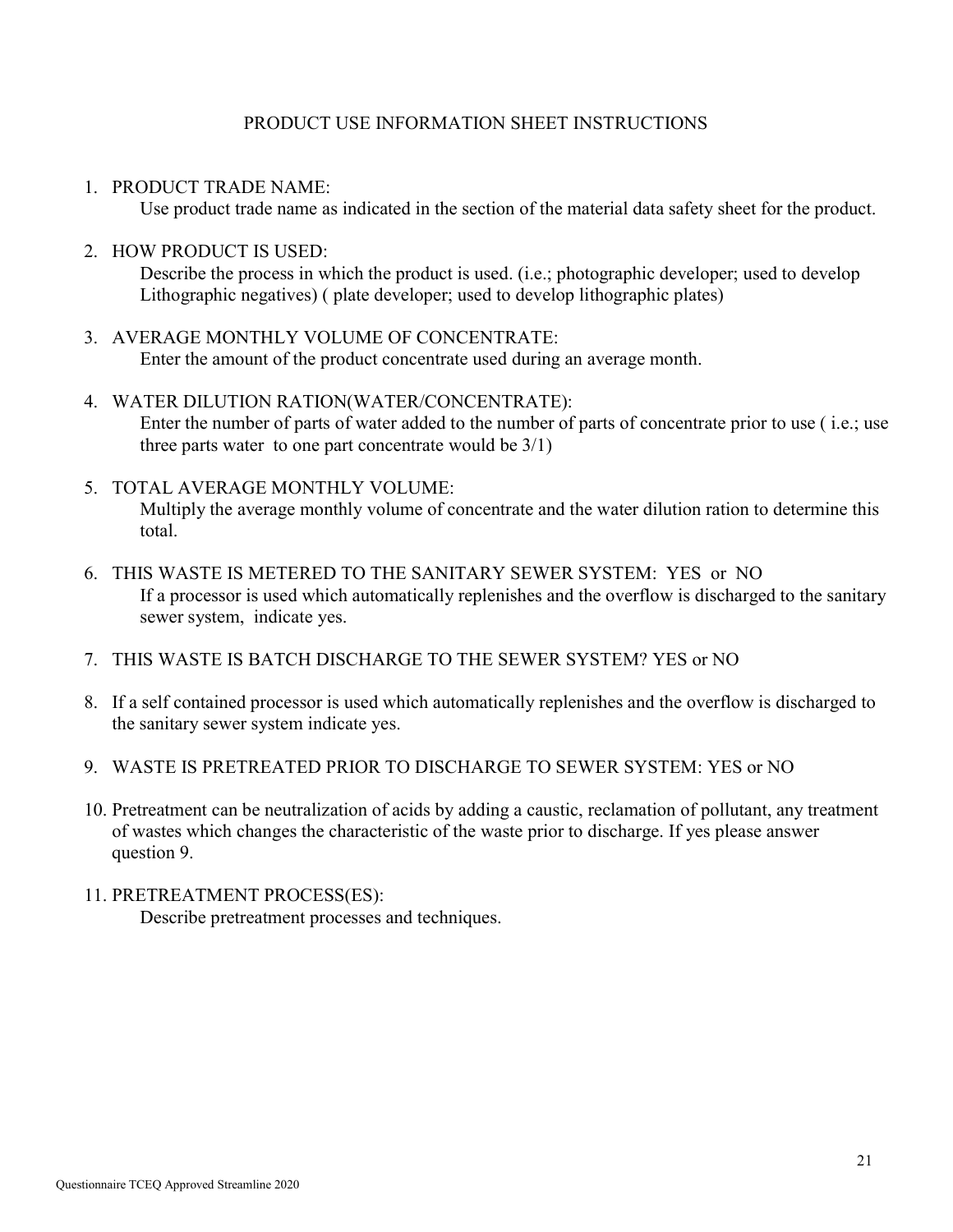# PRODUCT USE INFORMATION SHEET

| Product tradename: Note of the contract of the contract of the contract of the contract of the contract of the contract of the contract of the contract of the contract of the contract of the contract of the contract of the |
|--------------------------------------------------------------------------------------------------------------------------------------------------------------------------------------------------------------------------------|
| How product is used:                                                                                                                                                                                                           |
|                                                                                                                                                                                                                                |
| Water dilution ratio (water/concentrate):                                                                                                                                                                                      |
| Total average monthly volume:                                                                                                                                                                                                  |
| This waste is metered to the sanitary sewer system: __________Yes ___________No                                                                                                                                                |
| This waste is batch discharged to the sanitary sewer system: _________Yes _________No                                                                                                                                          |
| Waste is pretreated prior to discharge to sanitary sewer system: ________Yes ________No                                                                                                                                        |
| Pretreatment process(es):                                                                                                                                                                                                      |
|                                                                                                                                                                                                                                |
|                                                                                                                                                                                                                                |
|                                                                                                                                                                                                                                |
|                                                                                                                                                                                                                                |
|                                                                                                                                                                                                                                |
|                                                                                                                                                                                                                                |
|                                                                                                                                                                                                                                |
| 11. Product Manufacturer Company Name:                                                                                                                                                                                         |
| Date:                                                                                                                                                                                                                          |